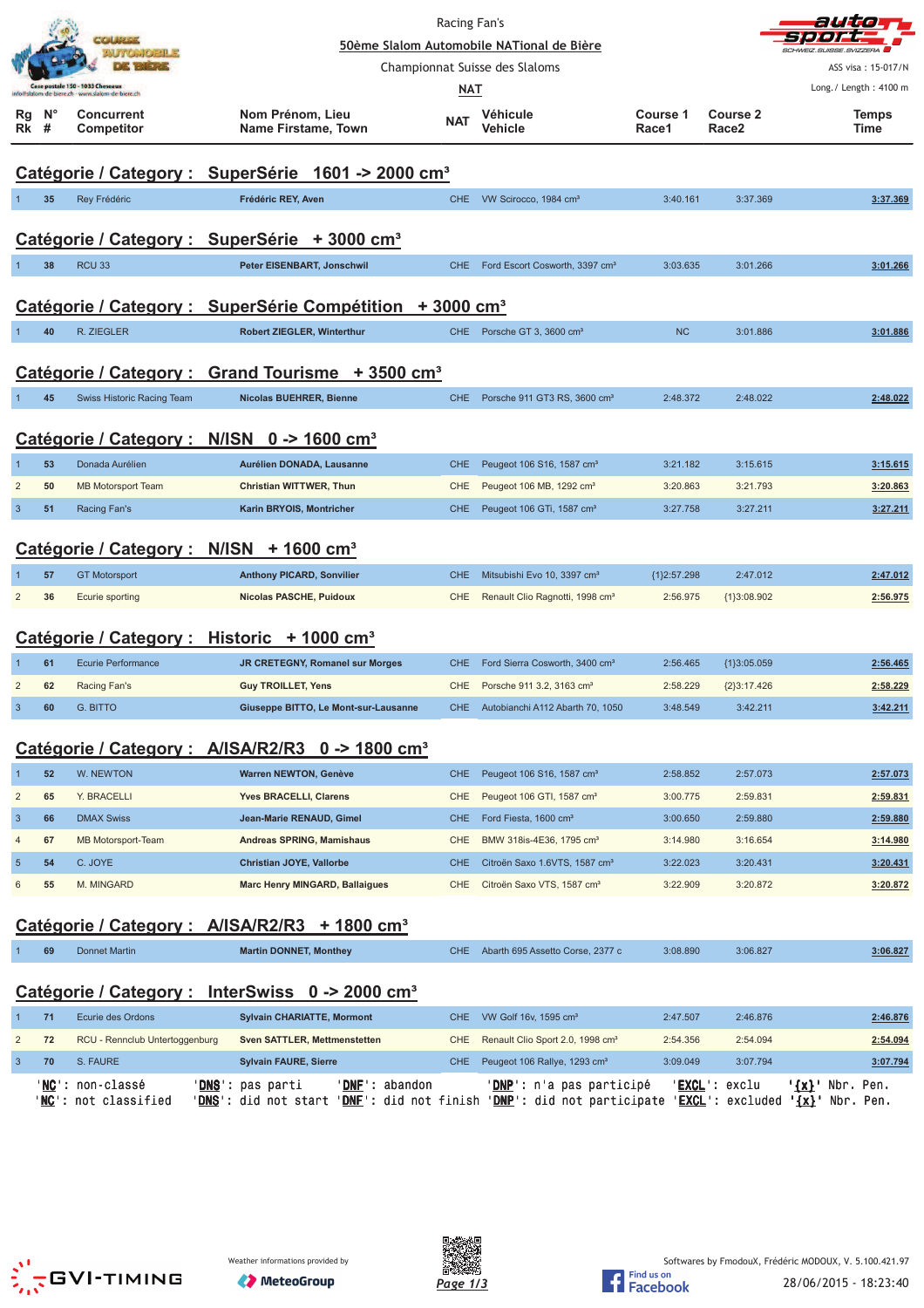|                                                                     |                                                                                      | COURSE | Racing Fan's<br>50ème Slalom Automobile NATional de Bière |            |                            |                                                        |                   | autor<br>-Sport<br>SCHWEIZ SUISSE SVIZZERA |
|---------------------------------------------------------------------|--------------------------------------------------------------------------------------|--------|-----------------------------------------------------------|------------|----------------------------|--------------------------------------------------------|-------------------|--------------------------------------------|
|                                                                     | Case postale 150 - 1033 Cheseaux<br>info@slatom-de-biere.ch - www.slatom-de-biere.ch |        | Championnat Suisse des Slaloms                            |            |                            | ASS visa: 15-017/N<br>Long. / Length: $4100 \text{ m}$ |                   |                                            |
| $N^{\circ}$<br>Rg<br>Concurrent<br><b>Rk</b> #<br><b>Competitor</b> |                                                                                      |        | Nom Prénom, Lieu<br>Name Firstame, Town                   | <b>NAT</b> | Véhicule<br><b>Vehicle</b> | Course '<br>Race1                                      | Course 2<br>Race2 | <b>Temps</b><br>Time                       |

## **Catégorie / Category : InterSwiss 2001 -> 3000 cm³**

| 75 | C. MARTINIS | <b>Christophe MARTINIS, Sergey</b> | CHE Opel Ascona B, 2434 cm <sup>3</sup> | 2:49.610 | ${112:59.559}$ | 2:49.610 |
|----|-------------|------------------------------------|-----------------------------------------|----------|----------------|----------|
|    | M. ZBINDEN  | Michael ZBINDEN, Wattenwil         | CHE Opel Kadett C, 2498 cm <sup>3</sup> | 2:50.015 | 2:49.662       | 2:49.662 |
|    | Team vwf    | Jean-Luc DERIAZ, Orbe              | CHE BMW 318i, 2494 cm <sup>3</sup>      | 3:04.655 | 3:03.206       | 3:03.206 |

#### **Catégorie / Category : InterSwiss + 3000 cm³**

|      | Alain Pfefferlé | Alain PFEFFERLE, Anzère            | CHE Porsche 935, 4990 $cm3$                 | 2:47.310 | 2:46.268 | 2:46.268 |
|------|-----------------|------------------------------------|---------------------------------------------|----------|----------|----------|
| 2 79 | A. COMBY        | Alexandre COMBY, La Chaux-de-Fonds | CHE Porsche 930 Turbo, 8116 cm <sup>3</sup> | 2:57.672 | 2:57.277 | 2:57.277 |

## **Catégorie / Category : E1 0 -> 1600 cm³**

|                 | 110 | Mb motorsport team        | Martin BÜRKI, Uetendorf           | CHE        | MB polo MB, 1600 cm <sup>3</sup>          | 2:41.405      | ${13:06.078}$ | 2:41.405 |
|-----------------|-----|---------------------------|-----------------------------------|------------|-------------------------------------------|---------------|---------------|----------|
| $\overline{2}$  | 30  | Autersa Racing Team       | Manuel WENGER, Höfen              | <b>CHE</b> | Peugeot 106 MLP, 1597 cm <sup>3</sup>     | 2:51.029      | 2:47.367      | 2:47.367 |
| $\mathbf{3}$    | 100 | <b>MB Motorsport Team</b> | Beat ROHR, Oberhofen am Thunersee | CHE.       | Audi 50 MLP. 1396 cm <sup>3</sup>         | 2:50.015      | 2:49.112      | 2:49.112 |
| $\overline{4}$  | 105 | Racing Fan's              | David ROCHAT, Lussery-Villars     | CHE        | Citroen Saxo, 1600 cm <sup>3</sup>        | 2:52.796      | 2:51.742      | 2:51.742 |
| $5\overline{5}$ | 102 | P. BÉGUIN                 | Philippe BÉGUIN, Prilly           | CHE.       | Peugeot 205, 1587 cm <sup>3</sup>         | ${13:04.163}$ | 2:54.172      | 2:54.172 |
| 6               | 101 | <b>ACS</b>                | Hans WÜTHRICH, Wattenwil          | CHE        | Mini Cooper S, 1398 cm <sup>3</sup>       | 2:58.726      | 2:56.967      | 2:56.967 |
|                 | 104 | Equipe Bernoise           | Urs WÜTHRICH, Schwarzenburg       | <b>CHE</b> | Mazda 323, 1598 cm <sup>3</sup>           | 2:58.591      | 2:58.086      | 2:58.086 |
| 8               | 103 | Chablais Racing Team      | Stive MAILLARD, Chöex             | CHE        | Toyota Corolla AE86, 1587 cm <sup>3</sup> | 3:02.194      | 2:58.667      | 2:58.667 |
| 9               | 31  | <b>MB Motorsport Team</b> | Joel WERTHMÜLLER, Thun            | <b>CHE</b> | Peugeot 106 Rallye, 1600 cm <sup>3</sup>  | 3:03.068      | ${13:14.893}$ | 3:03.068 |
| 10              | 106 | Sägesser Motorsport       | <b>Marcel EBERHART, Uetendorf</b> | CHE        | Opel Corsa B, 1600 cm <sup>3</sup>        | 3:17.998      | <b>NC</b>     | 3:17.998 |

# **Catégorie / Category : E1 1601 -> 2000 cm³**

|                |     | ' <b>NC</b> ': non-classé<br>'DNS' | DNF': abandon<br>pas parti         |            | ' <b>DNP</b> ': n'a pas participé          | ' <b>EXCL</b> ': exclu |               | '{x}' Nbr. Pen.                                                                                                      |
|----------------|-----|------------------------------------|------------------------------------|------------|--------------------------------------------|------------------------|---------------|----------------------------------------------------------------------------------------------------------------------|
|                | 130 | Squadra Corse Quadrifoglio         | Emanuele TOGNACCA, Brione Verzasca |            | CHE VW Golf, 2000 cm <sup>3</sup>          | ${1}$ DNF              | <b>DNS</b>    | <u> 1999 - 199</u>                                                                                                   |
|                | 129 | L. MONNIER                         | <b>Ludovic MONNIER, Rennaz</b>     | <b>CHE</b> | VW Golf GTi 16v, 2000 cm <sup>3</sup>      | <b>DNP</b>             | <b>DNP</b>    | <u>rimen</u>                                                                                                         |
|                | 127 | Rikli Motorsport                   | <b>Roland ZULAUF, Breite</b>       | <b>CHE</b> | Honda Civic, 2000 cm <sup>3</sup>          | <b>DNP</b>             | <b>DNP</b>    | <u> 1999 - 1999 - 1999 - 1999 - 1999 - 1999 - 1999 - 1999 - 1999 - 1999 - 1999 - 1999 - 1999 - 1999 - 1999 - 199</u> |
| 20             | 111 | M. HAUSAMMANN                      | Marc-Henri HAUSAMMANN, Grandcour   | <b>CHE</b> | Chevrolet Cruze, 1795 cm <sup>3</sup>      | 3:17.379               | 3:16.776      | 3:16.776                                                                                                             |
| 19             | 114 | M. JOYE                            | Michel-Roland JOYE, Vallorbe       | <b>CHE</b> | Opel Kadett E GSI, 1997 cm <sup>3</sup>    | 3:18.909               | 3:12.919      | 3:12.919                                                                                                             |
| 18             | 123 | M. RANDIN                          | <b>Michel RANDIN, Mervelier</b>    | <b>CHE</b> | Renault Clio Cup, 1998 cm <sup>3</sup>     | 3:09.671               | 3:09.479      | 3:09.479                                                                                                             |
| 17             | 118 | H. GFELLER                         | Heinz GFELLER, Noflen              | CHE.       | Renault Clio, 1998 cm <sup>3</sup>         | 3:09.473               | 3:06.343      | 3:06.343                                                                                                             |
| 16             | 125 | A. BOMBARDIER                      | Alain BOMBARDIER, Orbe             | CHE        | Renault Clio 3 Cup, 1998 cm <sup>3</sup>   | 2:59.249               | ${1}3:08.966$ | 2:59.249                                                                                                             |
| 15             | 122 | S. PITTET                          | <b>Stéphane PITTET, Bottens</b>    | <b>CHE</b> | Renault Clio III cup, 1998 cm <sup>3</sup> | 2:58.153               | 2:56.723      | 2:56.723                                                                                                             |
| 14             | 116 | Racing Fan's                       | Aurélien ERNST, La Sarraz          | <b>CHE</b> | Renault Clio, 1998 cm <sup>3</sup>         | 3:00.384               | 2:56.351      | 2:56.351                                                                                                             |
| 13             | 37  | <b>L. MARTINET</b>                 | <b>Lucien MARTINET, L'Isle</b>     | CHE.       | VW Golf Gti, 1998 cm <sup>3</sup>          | 2:53.994               | 2:53.572      | 2:53.572                                                                                                             |
| 12             | 124 | S. JAQUEMET                        | Stéphane JAQUEMET, St-Cierges      | <b>CHE</b> | Renault Clio RS, 1998 cm <sup>3</sup>      | 2:53.549               | 2:55.345      | 2:53.549                                                                                                             |
| 11             | 131 | <b>Tchagaunova Philippe</b>        | Philippe TCHAGAUNOVA, Echichens    | <b>CHE</b> | Honda Integra, 2000 cm <sup>3</sup>        | 2:50.720               | 2:51.686      | 2:50.720                                                                                                             |
| 10             | 119 | Gruyère Racing Team                | Frédéric GRAND, Riaz               | <b>CHE</b> | Honda Civic, 1998 cm <sup>3</sup>          | 2:50.645               | ${1}3:02.583$ | 2:50.645                                                                                                             |
| 9              | 115 | <b>Thierry Barraud</b>             | <b>Thierry BARRAUD, Rochefort</b>  | CHE.       | Renault Clio, 1998 cm <sup>3</sup>         | 2:51.025               | 2:48.785      | 2:48.785                                                                                                             |
| 8              | 121 | N. ROBERTO                         | Nicola ROBERTO, Lussery-villars    | <b>CHE</b> | Peugeot 205, 1998 cm <sup>3</sup>          | ${1}2:57.149$          | 2:48.674      | 2:48.674                                                                                                             |
| $\overline{7}$ | 117 | <b>ACS</b>                         | <b>Patrick FLAMMER, Glarus</b>     | <b>CHE</b> | Suzuki Swift, 1998 cm <sup>3</sup>         | 2:48.951               | 2:48.144      | 2:48.144                                                                                                             |
| 6              | 34  | <b>ALL-IN Racing</b>               | Patrice LOPEZ, Valeyres/Montagny   | <b>CHE</b> | VW Golf 16V, 1995 cm <sup>3</sup>          | 2:46.489               | 2:48.482      | 2:46.489                                                                                                             |
| $\overline{5}$ | 126 | <b>RCU</b>                         | Manuel SANTONASTASO, Müllheim      | <b>CHE</b> | BMW 320, 1999 cm <sup>3</sup>              | 2:45.847               | 2:45.646      | 2:45.646                                                                                                             |
| $\overline{4}$ | 132 | Squadra Corse Quadrifoglio         | Christian DARANI, Lavorgo          | <b>CHE</b> | Fiat X 1/9, 2000 cm <sup>3</sup>           | 2:46.824               | 2:45.263      | 2:45.263                                                                                                             |
| 3              | 112 | Autersaracingteam                  | <b>Daniel WITTWER, Forst</b>       | <b>CHE</b> | VW Golf 1 DWT, 1986 cm <sup>3</sup>        | 2:44.149               | 2:43.422      | 2:43.422                                                                                                             |
| $\overline{2}$ | 113 | EB                                 | Danny KRIEG, Altendorf             | <b>CHE</b> | Audi A4 STW, 1997 cm <sup>3</sup>          | {1}2:54.039            | 2:43.309      | 2:43.309                                                                                                             |
|                | 128 | <b>RCU</b>                         | Peter NIEDERER, Güttingen          | CHE.       | Opel Kadett C, 2000 cm <sup>3</sup>        | 2:43.739               | 2:42.697      | 2:42.697                                                                                                             |

'<u>NC</u>': not classified '<u>DNS</u>': did not start '<u>DNF</u>': did not finish '<u>DNP</u>': did not participate '<u>EXCL</u>': excluded **'{x}'** Nbr. Pen.



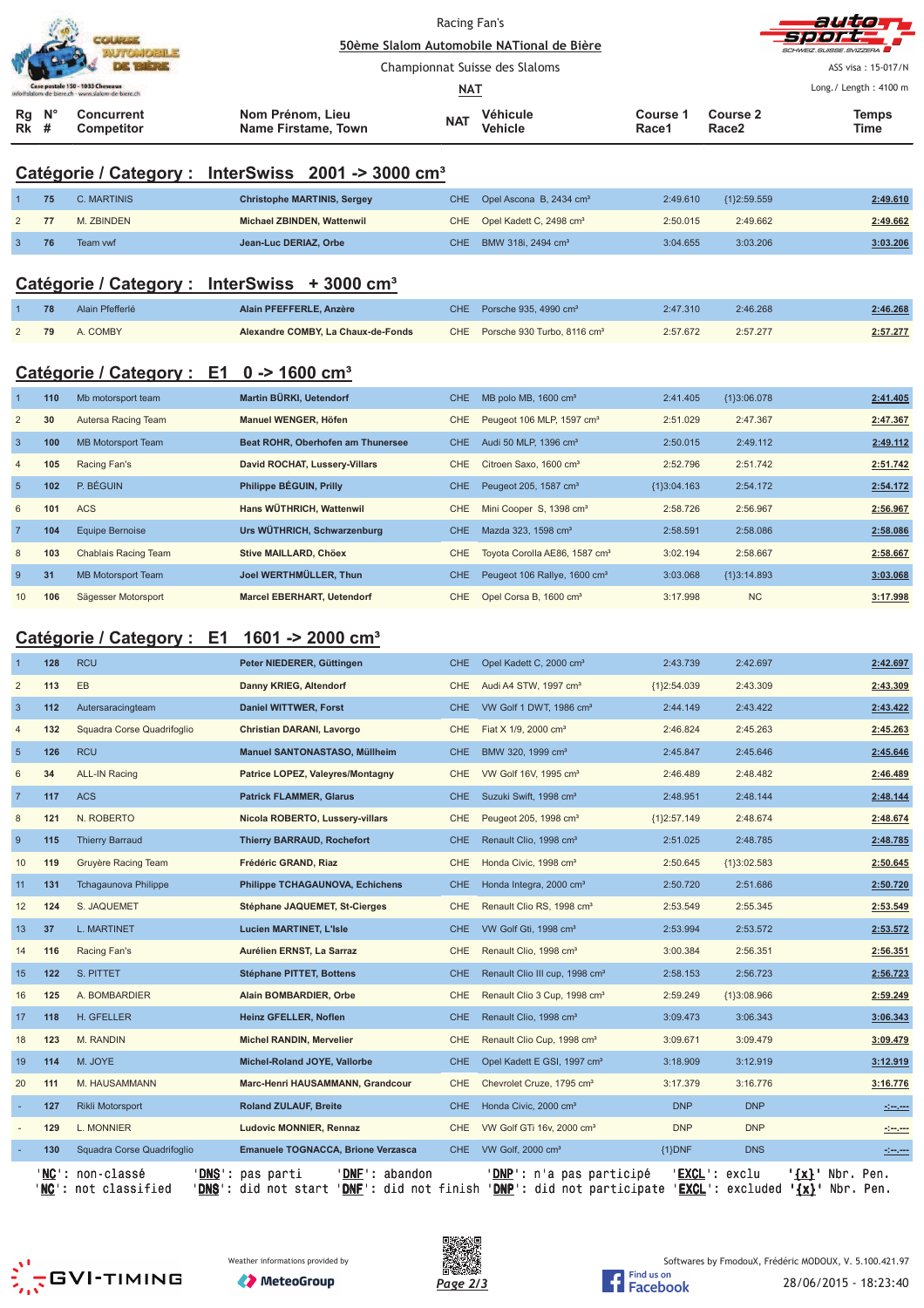|                |                  |                                                                                   | Racing Fan's<br>50ème Slalom Automobile NATional de Bière        |            |                                               |                   |                               |                       |  |
|----------------|------------------|-----------------------------------------------------------------------------------|------------------------------------------------------------------|------------|-----------------------------------------------|-------------------|-------------------------------|-----------------------|--|
|                |                  |                                                                                   |                                                                  |            | Championnat Suisse des Slaloms                |                   |                               | ASS visa: 15-017/N    |  |
|                |                  | Case postale 150 - 1033 Cheseaux<br>o@slalom-de-biere.ch - www.slalom-de-biere.ch |                                                                  | NAT        |                                               |                   |                               | Long./ Length: 4100 m |  |
| Rg<br>Rk       | $N^{\circ}$<br># | <b>Concurrent</b><br>Competitor                                                   | Nom Prénom, Lieu<br>Name Firstame, Town                          | <b>NAT</b> | Véhicule<br><b>Vehicle</b>                    | Course 1<br>Race1 | Course 2<br>Race <sub>2</sub> | <b>Temps</b><br>Time  |  |
|                |                  | Catégorie / Category : E1 2001 -> 2500 cm <sup>3</sup>                            |                                                                  |            |                                               |                   |                               |                       |  |
|                | 138              | <b>Ecuipe Bernoise</b>                                                            | Martin BETSCHEN, Wängi                                           | <b>CHE</b> | Opel Kadett C, 2499 cm <sup>3</sup>           | 2:47.816          | 2:46.421                      | 2:46.421              |  |
| $\overline{2}$ | 140              | Squadra Corse Quadrifoglio                                                        | <b>Mattia STACCHI, Claro</b>                                     | <b>CHE</b> | BMW M3, 2500 cm <sup>3</sup>                  | 2:48.205          | 2:49.221                      | 2:48.205              |  |
| $\mathbf{3}$   | 137              | Écurie des Lions                                                                  | Jean-Marie ALLAZ, Attalens                                       | <b>CHE</b> | BMW E 21 320 PJR, 2497 cm <sup>3</sup>        | ${1}3:11.640$     | 3:01.313                      | 3:01.313              |  |
| $\overline{4}$ | 135              | D. CLERC                                                                          | Damien CLERC, Monthey                                            | <b>CHE</b> | Renault R5 Turbo, 2375 cm <sup>3</sup>        | 3:12.014          | 3:09.596                      | 3:09.596              |  |
| 5              | 139              | C. DA COSTA                                                                       | Celestino DA COSTA, Lausanne                                     | <b>CHE</b> | BMW E36 Compact, 2500 cm <sup>3</sup>         | NC                | 3:20.644                      | 3:20.644              |  |
|                | 136              | Racing fans                                                                       | Sylvain JEANNET, Lignerolle                                      | <b>CHE</b> | Fiat Punto GT, 2377 cm <sup>3</sup>           | <b>DNP</b>        | <b>DNP</b>                    |                       |  |
|                |                  | Catégorie / Category : $E1$ 2501 -> 3500 cm <sup>3</sup>                          |                                                                  |            |                                               |                   |                               |                       |  |
|                | 146              | Autersa Racing Team                                                               | Martin II BÜRKI, Heimenschwand                                   | <b>CHE</b> | BMW M3 E33, 3000 cm <sup>3</sup>              | 2:44.299          | {1}2:52.048                   | 2:44.299              |  |
| $\overline{2}$ | 149              | <b>MB Motorsport</b>                                                              | Juerg BEINER, Landquart                                          | <b>CHE</b> | BMW M3 Schirmer, 3200 cm <sup>3</sup>         | 2:47.563          | 2:47.893                      | 2:47.563              |  |
| $\overline{3}$ | 148              | Ecurie des Ordons                                                                 | Sébastien MATTIONI, Courrendlin                                  | <b>CHE</b> | Mazda 323 turbo, 3128 cm <sup>3</sup>         | 2:52.660          | 2:49.137                      | 2:49.137              |  |
| $\overline{4}$ | 152              | Ecurie Performance                                                                | Julien PREVEL, Vufflens                                          | CHE        | Opel Astra T16, 3397 cm <sup>3</sup>          | 2:50.533          | 2:50.960                      | 2:50.533              |  |
| $\sqrt{5}$     | 153              | <b>C. MILLIQUET</b>                                                               | <b>Cedric MILLIQUET, Pully</b>                                   | <b>CHE</b> | Mitsubishi EVOV+TM, 3400 cm <sup>3</sup>      | 2:52.057          | 2:51.030                      | 2:51.030              |  |
| 6              | 151              | Team trajectoire                                                                  | <b>Ricardo FERNANDES, Bussigny</b>                               | CHE        | BMW M3, 3201 cm <sup>3</sup>                  | 2:52.477          | 3:01.704                      | 2:52.477              |  |
| $\overline{7}$ | 145              | Ecurie des Ordons                                                                 | <b>Nicolas CATTIN, Cornol</b>                                    | <b>CHE</b> | BMW 325 i, 2989 cm <sup>3</sup>               | 3:00.060          | 2:57.183                      | 2:57.183              |  |
| 8              | 150              | Les Ordons                                                                        | Nicolas JOLIDON, St-Brais                                        | CHE        | BMW 120i, 3200 cm <sup>3</sup>                | 3:04.401          | 2:59.961                      | 2:59.961              |  |
| 9              | 170              | Ecurie du Nord                                                                    | Cédric PILATTI, Lucens                                           | <b>CHE</b> | Mitsubishi Evolution 8, 3397 cm <sup>3</sup>  | 3:13.848          | 3:07.923                      | 3:07.923              |  |
| 10             | 144              | V. CORBOZ                                                                         | Virginie CORBOZ, Martigny                                        | CHE        | Toyota Yaris Turbo, 2545 cm <sup>3</sup>      | 3:12.417          | 3:11.052                      | 3:11.052              |  |
|                | 155              | Squadra Corse Quadrifolio                                                         | Fabio CRISTONI, Péry                                             | CHE        | Lancia Delta Integrale HF, 3392 c             | <b>DNP</b>        | <b>DNP</b>                    | <u> 1000 -</u>        |  |
|                |                  | Catégorie / Category : E1 3501 -> 4000 cm <sup>3</sup>                            |                                                                  |            |                                               |                   |                               |                       |  |
|                | 161              | <b>Ecurie Biennoise</b>                                                           | <b>Sandro MORROS, Sutz</b>                                       | CHE.       | Porsche GT3 Cup, 3600 cm <sup>3</sup>         | 2:40.634          | ${1}2:52.102$                 | 2:40.634              |  |
| $\overline{2}$ | 163              | <b>ACS</b>                                                                        | Aristide REBORD, Les Valettes                                    | <b>CHE</b> | BMW M3 GT4, 3999 cm <sup>3</sup>              | 2:43.467          | 2:43.019                      | 2:43.019              |  |
| $\mathbf{3}$   | 162              | <b>ACS</b>                                                                        | Michel LOVIS, Orbe                                               | CHE        | Subaru Impreza, 3604 cm <sup>3</sup>          | 2:54.923          | 2:50.341                      | 2:50.341              |  |
|                |                  | Catégorie / Category : E1                                                         | $+4000$ cm <sup>3</sup>                                          |            |                                               |                   |                               |                       |  |
| 1              | 171              | 1266                                                                              | Raphaël FAVARO, Villars le Terroir                               |            | CHE Chevrolet Corvette, 10476 cm <sup>3</sup> | 2:49.888          | 2:47.438                      | 2:47.438              |  |
|                |                  |                                                                                   | Catégorie / Category : E2 SportCars 0 -> 1000 cm <sup>3</sup>    |            |                                               |                   |                               |                       |  |
|                | $\overline{2}$   | Gruyere racing team                                                               | Yannick VON SIEBENTHAL, Aigle                                    | <b>CHE</b> | Jema Evo B10JA, 998 cm <sup>3</sup>           | 2:45.438          | 2:42.970                      | 2:42.970              |  |
|                | 1                | Ecurie performance                                                                | Igor DUPUIS, Saint-OYens                                         | CHE        | BRC CM05 EVO, 998 cm <sup>3</sup>             | <b>EXCLU</b>      | <b>EXCLU</b>                  |                       |  |
|                |                  |                                                                                   | Catégorie / Category : E2 SingleSeater 0 -> 1200 cm <sup>3</sup> |            |                                               |                   |                               |                       |  |

#### **Catégorie / Category : E2 SingleSeater 0 -> 1200 cm³**

|  | Zimmermann marc | Marc ZIMMERMANN, Romainmôtier     | CHE BMW FB-02, 1200 cm <sup>3</sup> | 2:45.543  | 2:44.547 | 2:44.547 |
|--|-----------------|-----------------------------------|-------------------------------------|-----------|----------|----------|
|  | Acs             | <b>Christian ROBERT, Cheseaux</b> | CHE Arcobaleno Formule Europe, 998  | <b>NC</b> | 2:52.366 | 2:52.366 |
|  |                 |                                   |                                     |           |          |          |

# **Catégorie / Category : E2 SingleSeater + 1201 cm³**

|                | 9      | <b>Volluz Motorsport</b>           | Joel VOLLUZ, Le Chable                            |                                                      | CHE. | Osella Fa 30, 3000 cm <sup>3</sup>                                     | 2:23.374               | 2:23.911         |                    |              | 2:23.374     |
|----------------|--------|------------------------------------|---------------------------------------------------|------------------------------------------------------|------|------------------------------------------------------------------------|------------------------|------------------|--------------------|--------------|--------------|
| $2^{\circ}$    |        | Ecurie des Ordons                  | Jean-Marc SALOMON, Courtedoux                     |                                                      | CHE  | Tatuus Master Bossy Racing, 1998                                       | 2:24.103               | ${1}2:34.904$    |                    |              | 2:24.103     |
| $\mathbf{3}$   | 6      | Racing Club Airbag                 | Philip EGLI, Zürich                               |                                                      | CHE  | Dallara F394 Opel Spiess, 1998 c                                       | 2:26.953               | 2:24.661         |                    |              | 2:24.661     |
| $\overline{4}$ | 8      | Ecurie des Ordons                  | Jean-François CHARIATTE, Porrentruy               |                                                      | CHE  | Tatuus F Renault, 2000 cm <sup>3</sup>                                 | 2:32.069               | 2:35.066         |                    |              | 2:32.069     |
|                | 'NC' : | non-classé<br>'NC': not classified | ' <b>DNS</b> ': pas parti<br>'DNS': did not start | abandon<br>' DNF '<br>' <b>DNF</b> ': did not finish |      | ' <b>DNP</b> ': n'a pas participé<br><b>'DNP':</b> did not participate | ' <b>EXCL</b> ': exclu | 'EXCL': excluded | ' {x} '<br>' {x} ' | Nbr.<br>Nbr. | Pen.<br>Pen. |

**! "** 

 **#\$ %**







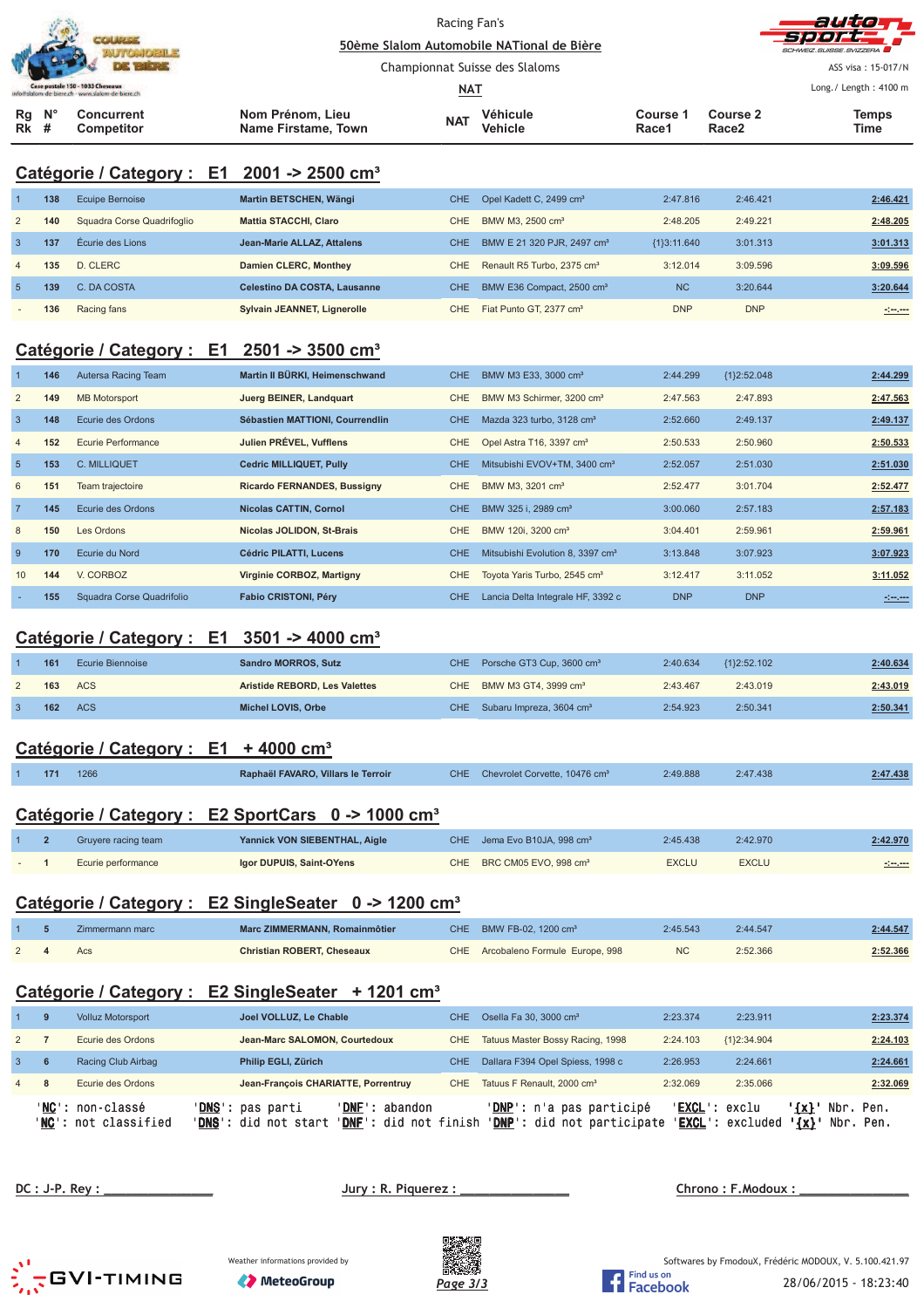|                                                                                      |             | COURSE                                 |                                         | Racing Fan's<br>50ème Slalom Automobile NATional de Bière |                            |                          |                               | autom<br>-SPOPE<br>SCHWEIZ SUISSE SVIZZERA |
|--------------------------------------------------------------------------------------|-------------|----------------------------------------|-----------------------------------------|-----------------------------------------------------------|----------------------------|--------------------------|-------------------------------|--------------------------------------------|
|                                                                                      |             |                                        |                                         | Championnat Suisse des Slaloms                            |                            |                          |                               | ASS visa : 15-017/N                        |
| Case postale 150 - 1033 Cheseaux<br>info@slatom-de-biere.ch - www.slatom-de-biere.ch |             |                                        | <b>Challenges</b>                       |                                                           |                            |                          |                               | Long. / Length: $4100 \text{ m}$           |
| Rq<br><b>Rk</b> #                                                                    | $N^{\circ}$ | <b>Concurrent</b><br><b>Competitor</b> | Nom Prénom, Lieu<br>Name Firstame, Town | <b>NAT</b>                                                | Véhicule<br><b>Vehicle</b> | <b>Course 1</b><br>Race1 | Course 2<br>Race <sub>2</sub> | <b>Temps</b><br>Time                       |

# **Catégorie / Category : Challenge Mini-Club Romand 0 -> 1400 cm³**

|                | 202 | S. MATTHEY       | <b>Samuel MATTHEY, Buchillon</b> |      | CHE Mini Cooper S, 1275 cm <sup>3</sup> | 3:15.990 | 3:13.963 | 3:13.963 |
|----------------|-----|------------------|----------------------------------|------|-----------------------------------------|----------|----------|----------|
|                | 203 | Y. SCILIMATI     | Yves SCILIMATI, Gryon            | CHE  | Mini Cooper 1300, 1275 cm <sup>3</sup>  | 3:18.301 | 3:20.983 | 3:18.301 |
| $\mathbf{3}$   | 204 | Mini Club Romand | <b>Olivier RAMEL, Bassins</b>    | CHE  | Mini Cooper, 1275 cm <sup>3</sup>       | 3:19.162 | 3:19.031 | 3:19.031 |
| $\overline{4}$ | 200 | G. JAMES         | <b>Gregory JAMES, Commugny</b>   |      | CHE Mini 1275 GT, 1275 cm <sup>3</sup>  | 3:26.673 | ${1}NC$  | 3:26.673 |
| -5             | 201 | E. GUTIERREZ     | Eliott GUTIERREZ, Fully          | CHE. | Mini 01 mars, 1275 cm <sup>3</sup>      | 3:37.986 | 3:34.835 | 3:34.835 |

# **Catégorie / Category : Challenge Audi Sport 0 -> 5500 cm³**

|                | 225 | S. BAUMANN   | Sébastien BAUMANN, Vaulruz        | CHE.             | Audi R8 GT, 5204 cm <sup>3</sup>  | 3:06.072 | 3:05.510 | 3:05.510 |
|----------------|-----|--------------|-----------------------------------|------------------|-----------------------------------|----------|----------|----------|
| 2              | 224 | Y. EVÉQUOZ   | Yann EVEQUOZ, Vufflens-la-Ville   | CHE.             | Audi RS4, 4541 cm <sup>3</sup>    | 3:21.316 | 3:20.236 | 3:20.236 |
|                | 223 | C. FAVRE     | Cédric FAVRE, Aïre                | CHE <sup>®</sup> | Audi Q5, 4170 cm <sup>3</sup>     | 3:22.308 | 3:20.266 | 3:20.266 |
| $\overline{4}$ | 220 | V. RAYMONDAZ | <b>Valentin RAYMONDAZ, Cronay</b> | CHE              | Audi 90 20V quattro sport, 2308 c | 3:30.485 | 3:28.222 | 3:28.222 |
| -5             | 221 | V. CALO      | Vanina CALO, Cronay               | CHE              | Audi A3 8L, 3028 cm <sup>3</sup>  | 3:36.614 | 3:32.733 | 3:32.733 |
| 6              | 222 | P. NOTH      | Pascal NOTH, Cugy                 | CHE.             | Audi A2, 4163 cm <sup>3</sup>     | 3:39.611 | 3:39.537 | 3:39.537 |

# **Catégorie / Category : Challenge Partenaires 0 -> 6500 cm³**

| 232 | N. VIGNE                                 | Nicolas VIGNE, Prilly                             |                                                  | CHE Nissan GTR, 6460 cm <sup>3</sup>                                          | 2:57.402 | 2:54.527               |           | 2:54.527               |
|-----|------------------------------------------|---------------------------------------------------|--------------------------------------------------|-------------------------------------------------------------------------------|----------|------------------------|-----------|------------------------|
| 230 | Y. REBMANN                               | Yann REBMANN, Préverenges                         |                                                  | CHE Subaru Impreza GT, 3400 cm <sup>3</sup>                                   | 3:04.654 | 3:06.648               |           | 3:04.654               |
| 231 | J. GENOUX                                | Jean-Daniel GENOUX, La Croix                      |                                                  | CHE Mistubishi EVO 6, 3400 cm <sup>3</sup>                                    | 3:10.731 | ${13:28.561}$          |           | 3:10.731               |
|     | 'NC': non-classé<br>'NC': not classified | ' <b>DNS</b> ': pas parti<br>'DNS': did not start | 'DNF': abandon<br>' <b>DNF</b> ': did not finish | 'DNP': n'a pas participé<br>'DNP': did not participate 'EXCL': excluded '{x}' |          | ' <b>EXCL</b> ': exclu | $\{x\}$ . | Nbr. Pen.<br>Nbr. Pen. |

 **!""""""""""""""" ! #\$"""""""""""""""** 

 **%& '"""""""""""""""**





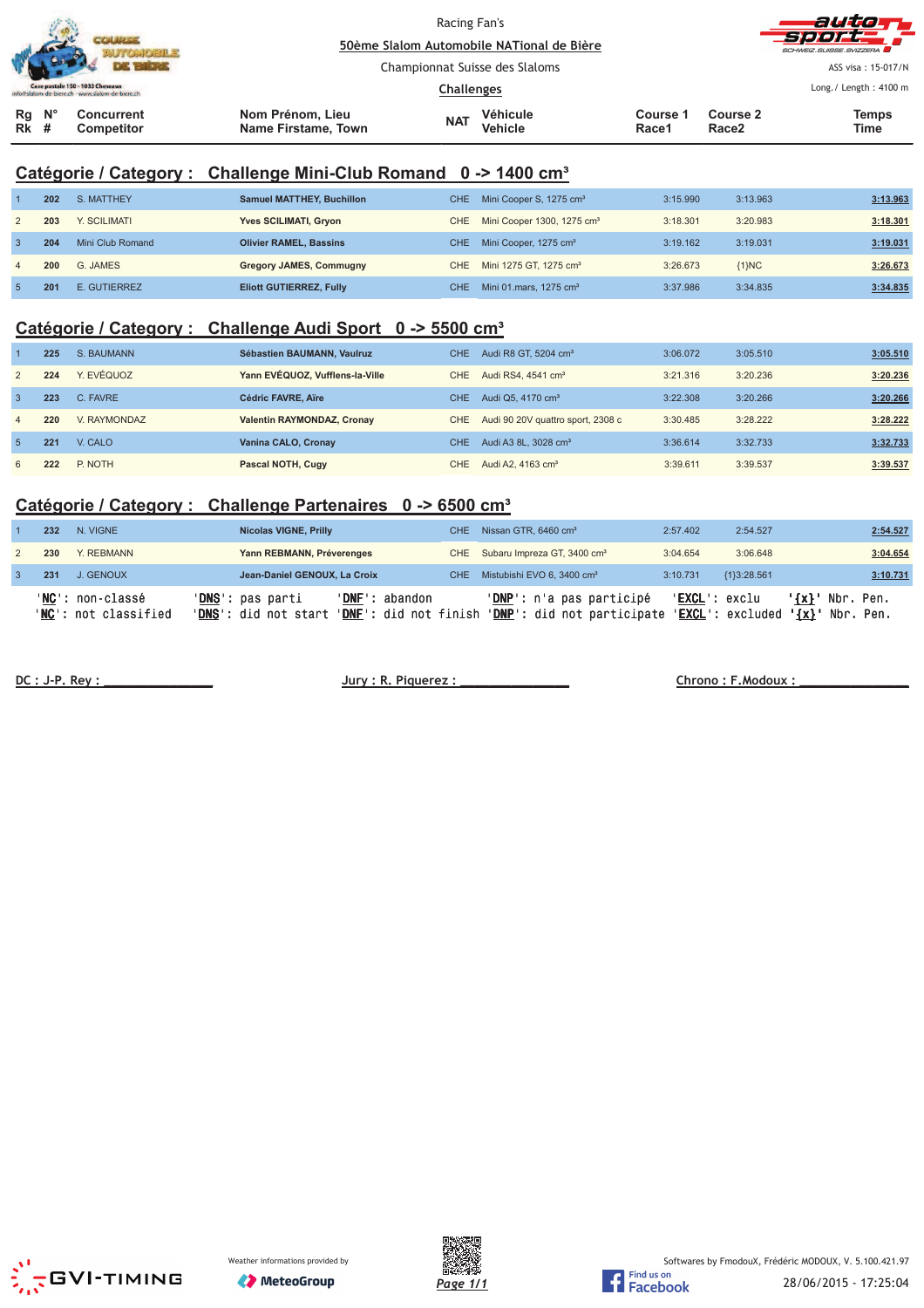

#### Racing Fan's <u>**S0ème Slalom Automobile NATional de Bière**</u>



Championnat Suisse des Slaloms

ASS visa : 15-017/N

|                | Case postale 150 - 1033 Cheseaux<br>info@slalom-de-biere.ch - www.slalom-de-biere.ch |                         |                                 |                                            | <b>Scratch NAT</b> |                                              |                          |                                      | Long./ Length: 4100 m |
|----------------|--------------------------------------------------------------------------------------|-------------------------|---------------------------------|--------------------------------------------|--------------------|----------------------------------------------|--------------------------|--------------------------------------|-----------------------|
| Rg<br>Rk       | Grp                                                                                  | $N^{\circ}$<br>#        | <b>Concurrent</b><br>Competitor | Nom Prénom, Lieu<br>Name Firstname, Town   | <b>NAT</b>         | Véhicule<br>Vehicle                          | <b>Course 1</b><br>Race1 | <b>Course 2</b><br>Race <sub>2</sub> | <b>Temps</b><br>Time  |
| $\overline{1}$ | E <sub>2</sub> -SS                                                                   | 9                       | <b>Volluz Motorsport</b>        | <b>VOLLUZ Joel, Le Chable</b>              | <b>CHE</b>         | Osella Fa 30, 3000 cm <sup>3</sup>           | 2:23.374                 | 2:23.911                             | 2:23.374              |
| $\overline{2}$ | E <sub>2</sub> -SS                                                                   | $\overline{7}$          | Ecurie des Ordons               | <b>SALOMON Jean-Marc, Courtedoux</b>       | CHE                | Tatuus Master Bossy Racing, 199              | 2:24.103                 | ${1}2:34.904$                        | 2:24.103              |
| $\mathbf{3}$   | E <sub>2</sub> -SS                                                                   | 6                       | Racing Club Airbag              | <b>EGLI Philip, Zürich</b>                 | <b>CHE</b>         | Dallara F394 Opel Spiess, 1998 c             | 2:26.953                 | 2:24.661                             | 2:24.661              |
| $\overline{4}$ | E <sub>2</sub> -SS                                                                   | 8                       | Ecurie des Ordons               | <b>CHARIATTE Jean-François, Porrentruy</b> | CHE                | Tatuus F Renault, 2000 cm <sup>3</sup>       | 2:32.069                 | 2:35.066                             | 2:32.069              |
| $\sqrt{5}$     | E1                                                                                   | 161                     | <b>Ecurie Biennoise</b>         | <b>MORROS Sandro, Sutz</b>                 | <b>CHE</b>         | Porsche GT3 Cup, 3600 cm <sup>3</sup>        | 2:40.634                 | ${1}2:52.102$                        | 2:40.634              |
| 6              | E1                                                                                   | 110                     | Mb motorsport team              | BÜRKI Martin, Uetendorf                    | CHE                | MB polo MB, 1600 cm <sup>3</sup>             | 2:41.405                 | ${1}3:06.078$                        | 2:41.405              |
| $\overline{7}$ | E1                                                                                   | 128                     | <b>RCU</b>                      | NIEDERER Peter, Güttingen                  | <b>CHE</b>         | Opel Kadett C, 2000 cm <sup>3</sup>          | 2:43.739                 | 2:42.697                             | 2:42.697              |
| 8              | E <sub>2</sub> -SC                                                                   | $\overline{2}$          | Gruyere racing team             | <b>VON SIEBENTHAL Yannick, Aigle</b>       | CHE                | Jema Evo B10JA, 998 cm <sup>3</sup>          | 2:45.438                 | 2:42.970                             | 2:42.970              |
| $\overline{9}$ | E1                                                                                   | 163                     | <b>ACS</b>                      | <b>REBORD Aristide, Les Valettes</b>       | <b>CHE</b>         | BMW M3 GT4, 3999 cm <sup>3</sup>             | 2:43.467                 | 2:43.019                             | 2:43.019              |
| 10             | E1                                                                                   | 113                     | EB                              | <b>KRIEG Danny, Altendorf</b>              | CHE                | Audi A4 STW, 1997 cm <sup>3</sup>            | ${1}2:54.039$            | 2:43.309                             | 2:43.309              |
| 11             | E1                                                                                   | 112                     | Autersaracingteam               | <b>WITTWER Daniel, Forst</b>               | <b>CHE</b>         | VW Golf 1 DWT, 1986 cm <sup>3</sup>          | 2:44.149                 | 2:43.422                             | 2:43.422              |
| $12$           | E1                                                                                   | 146                     | Autersa Racing Team             | BURKI Martin II, Heimenschwand             | CHE                | BMW M3 E33, 3000 cm <sup>3</sup>             | 2:44.299                 | ${1}2:52.048$                        | 2:44.299              |
| 13             | E2-SS                                                                                | $5\phantom{1}$          | Zimmermann marc                 | ZIMMERMANN Marc, Romainmôtier              | CHE                | BMW FB-02, 1200 cm <sup>3</sup>              | 2:45.543                 | 2:44.547                             | 2:44.547              |
| 14             | E1                                                                                   | 132                     | Squadra Corse Quadrifoglio      | <b>DARANI Christian, Lavorgo</b>           | CHE                | Fiat X 1/9, 2000 cm <sup>3</sup>             | 2:46.824                 | 2:45.263                             | 2:45.263              |
| 15             | E1                                                                                   | 126                     | <b>RCU</b>                      | <b>SANTONASTASO Manuel, Müllheim</b>       | <b>CHE</b>         | BMW 320, 1999 cm <sup>3</sup>                | 2:45.847                 | 2:45.646                             | 2:45.646              |
| 16             | IS                                                                                   | 78                      | Alain Pfefferlé                 | PFEFFERLE Alain, Anzère                    | <b>CHE</b>         | Porsche 935, 4990 cm <sup>3</sup>            | 2:47.310                 | 2:46.268                             | 2:46.268              |
| 17             | E1                                                                                   | 138                     | <b>Ecuipe Bernoise</b>          | <b>BETSCHEN Martin, Wängi</b>              | CHE                | Opel Kadett C, 2499 cm <sup>3</sup>          | 2:47.816                 | 2:46.421                             | 2:46.421              |
| 18             | E1                                                                                   | 34                      | <b>ALL-IN Racing</b>            | <b>LOPEZ Patrice, Valeyres/Montagny</b>    | CHE                | VW Golf 16V, 1995 cm <sup>3</sup>            | 2:46.489                 | 2:48.482                             | 2:46.489              |
| 19             | <b>IS</b>                                                                            | 71                      | Ecurie des Ordons               | <b>CHARIATTE Sylvain, Mormont</b>          | <b>CHE</b>         | VW Golf 16v, 1595 cm <sup>3</sup>            | 2:47.507                 | 2:46.876                             | 2:46.876              |
| 20             | N/ISN                                                                                | 57                      | GT Motorsport                   | <b>PICARD Anthony, Sonvilier</b>           | <b>CHE</b>         | Mitsubishi Evo 10, 3397 cm <sup>3</sup>      | ${1}2:57.298$            | 2:47.012                             | 2:47.012              |
| 21             | E1                                                                                   | 30                      | Autersa Racing Team             | <b>WENGER Manuel, Höfen</b>                | <b>CHE</b>         | Peugeot 106 MLP, 1597 cm <sup>3</sup>        | 2:51.029                 | 2:47.367                             | 2:47.367              |
| 22             | E1                                                                                   | 171                     | 1266                            | FAVARO Raphaël, Villars le Terroir         | CHE                | Chevrolet Corvette, 10476 cm <sup>3</sup>    | 2:49.888                 | 2:47.438                             | 2:47.438              |
| 23             | E1                                                                                   | 149                     | <b>MB Motorsport</b>            | <b>BEINER Juerg, Landquart</b>             | <b>CHE</b>         | BMW M3 Schirmer, 3200 cm <sup>3</sup>        | 2:47.563                 | 2:47.893                             | 2:47.563              |
| 24             | GT                                                                                   | 45                      | Swiss Historic Racing Team      | <b>BUEHRER Nicolas, Bienne</b>             | CHE                | Porsche 911 GT3 RS, 3600 cm <sup>3</sup>     | 2:48.372                 | 2:48.022                             | 2:48.022              |
| 25             | E1                                                                                   | 117                     | <b>ACS</b>                      | <b>FLAMMER Patrick, Glarus</b>             | CHE.               | Suzuki Swift, 1998 cm <sup>3</sup>           | 2:48.951                 | 2:48.144                             | 2:48.144              |
| 26             | E1                                                                                   | 140                     | Squadra Corse Quadrifoglio      | <b>STACCHI Mattia, Claro</b>               | CHE                | BMW M3, 2500 cm <sup>3</sup>                 | 2:48.205                 | 2:49.221                             | 2:48.205              |
| 27             | E1                                                                                   | 121                     | N. ROBERTO                      | ROBERTO Nicola, Lussery-villars            | <b>CHE</b>         | Peugeot 205, 1998 cm <sup>3</sup>            | ${1}2:57.149$            | 2:48.674                             | 2:48.674              |
| 28             | E1                                                                                   | 115                     | <b>Thierry Barraud</b>          | <b>BARRAUD Thierry, Rochefort</b>          | <b>CHE</b>         | Renault Clio, 1998 cm <sup>3</sup>           | 2:51.025                 | 2:48.785                             | 2:48.785              |
| 29             | E1                                                                                   | 100                     | <b>MB Motorsport Team</b>       | <b>ROHR Beat, Oberhofen am Thunersee</b>   | CHE.               | Audi 50 MLP, 1396 cm <sup>3</sup>            | 2:50.015                 | 2:49.112                             | 2:49.112              |
| 30             | E1                                                                                   | 148                     | Ecurie des Ordons               | <b>MATTIONI Sébastien, Courrendlin</b>     | CHE                | Mazda 323 turbo, 3128 cm <sup>3</sup>        | 2:52.660                 | 2:49.137                             | 2:49.137              |
| 31             | IS                                                                                   | 75                      | <b>C. MARTINIS</b>              | <b>MARTINIS Christophe, Sergey</b>         | <b>CHE</b>         | Opel Ascona B, 2434 cm <sup>3</sup>          | 2:49.610                 | ${1}2:59.559$                        | 2:49.610              |
| 32             | IS                                                                                   | 77                      | M. ZBINDEN                      | <b>ZBINDEN Michael, Wattenwil</b>          | CHE                | Opel Kadett C, 2498 cm <sup>3</sup>          | 2:50.015                 | 2:49.662                             | 2:49.662              |
| 33             | E <sub>1</sub>                                                                       | 162                     | <b>ACS</b>                      | <b>LOVIS Michel, Orbe</b>                  | <b>CHE</b>         | Subaru Impreza, 3604 cm <sup>3</sup>         | 2:54.923                 | 2:50.341                             | 2:50.341              |
| 34             | E1                                                                                   | 152                     | Ecurie Performance              | PRÉVEL Julien, Vufflens                    | CHE                | Opel Astra T16, 3397 cm <sup>3</sup>         | 2:50.533                 | 2:50.960                             | 2:50.533              |
| 35             | E1                                                                                   | 119                     | Gruyère Racing Team             | <b>GRAND Frédéric, Riaz</b>                | <b>CHE</b>         | Honda Civic, 1998 cm <sup>3</sup>            | 2:50.645                 | ${1}3:02.583$                        | 2:50.645              |
| 36             | E1                                                                                   | 131                     | <b>Tchagaunova Philippe</b>     | <b>TCHAGAUNOVA Philippe, Echichens</b>     | CHE                | Honda Integra, 2000 cm <sup>3</sup>          | 2:50.720                 | 2:51.686                             | 2:50.720              |
| 37             | E1                                                                                   | 153                     | C. MILLIQUET                    | <b>MILLIQUET Cedric, Pully</b>             | <b>CHE</b>         | Mitsubishi EVOV+TM, 3400 cm <sup>3</sup>     | 2:52.057                 | 2:51.030                             | 2:51.030              |
| 38             | E1                                                                                   | 105                     | Racing Fan's                    | ROCHAT David, Lussery-Villars              | CHE                | Citroen Saxo, 1600 cm <sup>3</sup>           | 2:52.796                 | 2:51.742                             | 2:51.742              |
| 39             | E2-SS                                                                                | $\overline{\mathbf{4}}$ | Acs                             | ROBERT Christian, Cheseaux                 | CHE                | Arcobaleno Formule Europe, 998               | NC                       | 2:52.366                             | 2:52.366              |
| 40             | E1                                                                                   | 151                     | Team trajectoire                | <b>FERNANDES Ricardo, Bussigny</b>         | CHE                | BMW M3, 3201 cm <sup>3</sup>                 | 2:52.477                 | 3:01.704                             | 2:52.477              |
| 41             | E1                                                                                   | 124                     | S. JAQUEMET                     | JAQUEMET Stéphane, St-Cierges              | CHE                | Renault Clio RS, 1998 cm <sup>3</sup>        | 2:53.549                 | 2:55.345                             | 2:53.549              |
| 42             | E1                                                                                   | 37                      | L. MARTINET                     | <b>MARTINET Lucien, L'Isle</b>             | CHE                | VW Golf Gti, 1998 cm <sup>3</sup>            | 2:53.994                 | 2:53.572                             | 2:53.572              |
| 43             | <b>IS</b>                                                                            | 72                      | RCU - Rennclub Untertoggenburg  | <b>SATTLER Sven, Mettmenstetten</b>        | <b>CHE</b>         | Renault Clio Sport 2.0, 1998 cm <sup>3</sup> | 2:54.356                 | 2:54.094                             | 2:54.094              |
| 44             | E1                                                                                   | 102                     | P. BÉGUIN                       | <b>BEGUIN Philippe, Prilly</b>             | CHE                | Peugeot 205, 1587 cm <sup>3</sup>            | ${1}3:04.163$            | 2:54.172                             | 2:54.172              |
| 45             | E <sub>1</sub>                                                                       | 116                     | Racing Fan's                    | <b>ERNST Aurélien, La Sarraz</b>           | <b>CHE</b>         | Renault Clio, 1998 cm <sup>3</sup>           | 3:00.384                 | 2:56.351                             | 2:56.351              |
| 46             | <b>HIST</b>                                                                          | 61                      | Ecurie Performance              | <b>CRETEGNY JR, Romanel sur Morges</b>     | CHE                | Ford Sierra Cosworth, 3400 cm <sup>3</sup>   | 2:56.465                 | ${1}3:05.059$                        | 2:56.465              |
| 47             | E1                                                                                   | 122                     | S. PITTET                       | <b>PITTET Stéphane, Bottens</b>            | CHE                | Renault Clio III cup, 1998 cm <sup>3</sup>   | 2:58.153                 | 2:56.723                             | 2:56.723              |
|                | ' <mark>NC</mark> ': non-classé                                                      |                         | ' <u>DNS</u> ': pas parti       | 'DNF': abandon                             |                    | ' <u>DNP</u> ': n'a pas participé            |                          | ' <b>EXCL</b> ': exclu               | $'\{\chi\}$ Nbr. Pen. |

'<u>NC</u>': not classified '<u>DNS</u>': did not start '<u>DNF</u>': did not finish '<u>DNP</u>': did not participate '<u>EXCL</u>': excluded **'<u>{x}</u>'** Nbr. Pen.





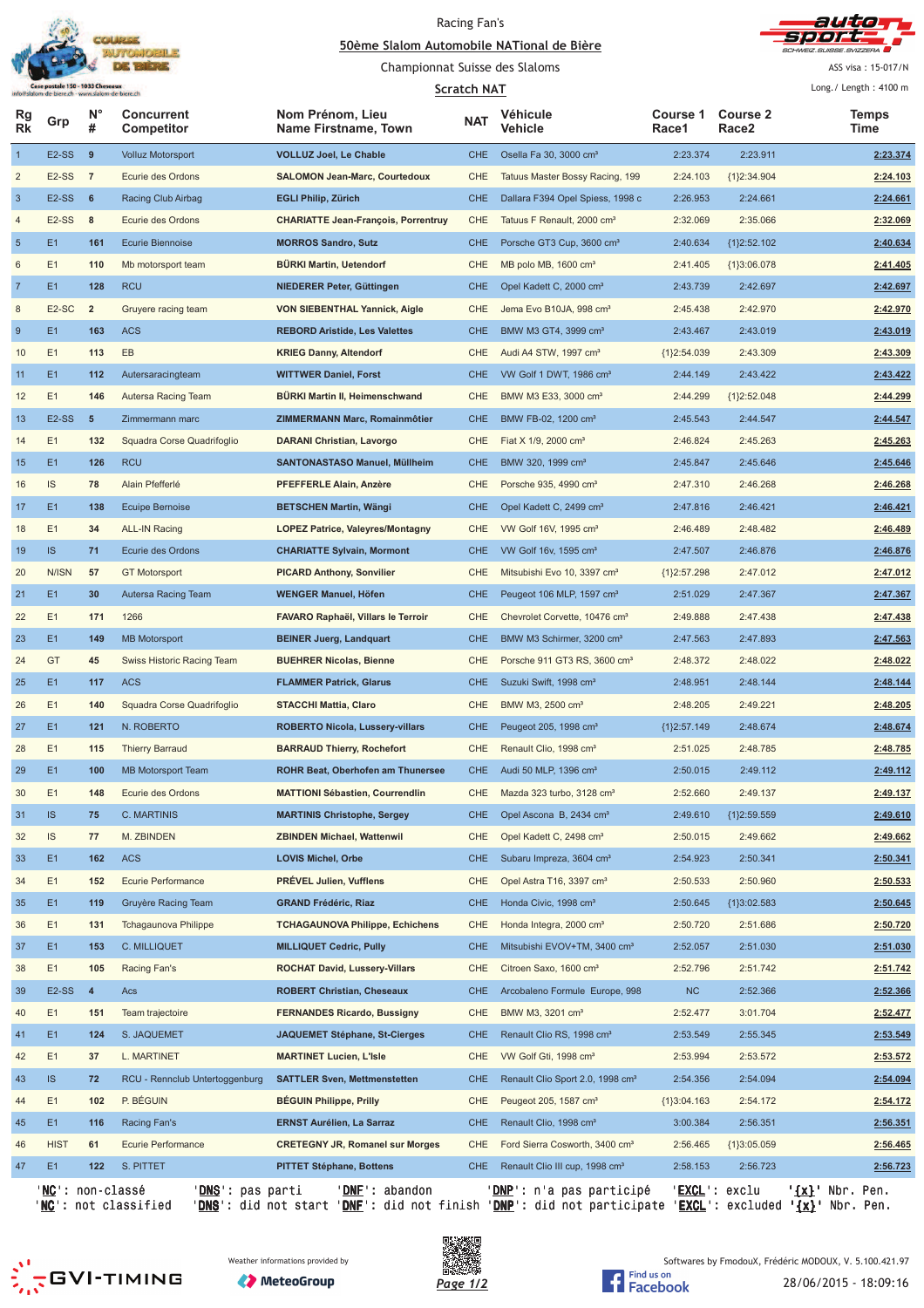

#### Racing Fan's <u>**S0ème Slalom Automobile NATional de Bière**</u>



Championnat Suisse des Slaloms

 $\frac{1}{1}$  ength : 4100

ASS visa : 15-017/N

|                 | Case postale 150 - 1033 Cheseaux<br>info@slalom-de-biere.ch - www.slalom-de-biere.ch |                  |                                                  |                                                                                                                                                                       | <b>Scratch NAT</b> |                                              |                   |                          | Long. / Length: $4100 \text{ m}$ |
|-----------------|--------------------------------------------------------------------------------------|------------------|--------------------------------------------------|-----------------------------------------------------------------------------------------------------------------------------------------------------------------------|--------------------|----------------------------------------------|-------------------|--------------------------|----------------------------------|
| Rg<br><b>Rk</b> | Grp                                                                                  | $N^{\circ}$<br># | <b>Concurrent</b><br>Competitor                  | Nom Prénom, Lieu<br>Name Firstname, Town                                                                                                                              | <b>NAT</b>         | Véhicule<br>Vehicle                          | Course 1<br>Race1 | <b>Course 2</b><br>Race2 | <b>Temps</b><br>Time             |
| 48              | E1                                                                                   | 101              | <b>ACS</b>                                       | WÜTHRICH Hans, Wattenwil                                                                                                                                              | <b>CHE</b>         | Mini Cooper S, 1398 cm <sup>3</sup>          | 2:58.726          | 2:56.967                 | 2:56.967                         |
| 49              | N/ISN                                                                                | 36               | Ecurie sporting                                  | <b>PASCHE Nicolas, Puidoux</b>                                                                                                                                        | CHE                | Renault Clio Ragnotti, 1998 cm <sup>3</sup>  | 2:56.975          | ${1}3:08.902$            | 2:56.975                         |
| 50              | A/ISA/R 52                                                                           |                  | W. NEWTON                                        | <b>NEWTON Warren, Genève</b>                                                                                                                                          | <b>CHE</b>         | Peugeot 106 S16, 1587 cm <sup>3</sup>        | 2:58.852          | 2:57.073                 | 2:57.073                         |
| 51              | E1                                                                                   | 145              | Ecurie des Ordons                                | <b>CATTIN Nicolas, Cornol</b>                                                                                                                                         | CHE                | BMW 325 i, 2989 cm <sup>3</sup>              | 3:00.060          | 2:57.183                 | 2:57.183                         |
| 52              | <b>IS</b>                                                                            | 79               | A. COMBY                                         | <b>COMBY Alexandre, La Chaux-de-Fonds</b>                                                                                                                             | <b>CHE</b>         | Porsche 930 Turbo, 8116 cm <sup>3</sup>      | 2:57.672          | 2:57.277                 | 2:57.277                         |
| 53              | E1                                                                                   | 104              | Equipe Bernoise                                  | <b>WÜTHRICH Urs, Schwarzenburg</b>                                                                                                                                    | CHE                | Mazda 323, 1598 cm <sup>3</sup>              | 2:58.591          | 2:58.086                 | 2:58.086                         |
| 54              | <b>HIST</b>                                                                          | 62               | Racing Fan's                                     | <b>TROILLET Guy, Yens</b>                                                                                                                                             | <b>CHE</b>         | Porsche 911 3.2, 3163 cm <sup>3</sup>        | 2:58.229          | ${2}3:17.426$            | 2:58.229                         |
| 55              | E1                                                                                   | 103              | <b>Chablais Racing Team</b>                      | <b>MAILLARD Stive, Chöex</b>                                                                                                                                          | CHE                | Toyota Corolla AE86, 1587 cm <sup>3</sup>    | 3:02.194          | 2:58.667                 | 2:58.667                         |
| 56              | E <sub>1</sub>                                                                       | 125              | A. BOMBARDIER                                    | <b>BOMBARDIER Alain, Orbe</b>                                                                                                                                         | CHE                | Renault Clio 3 Cup, 1998 cm <sup>3</sup>     | 2:59.249          | ${1}3:08.966$            | 2:59.249                         |
| 57              | A/ISA/R 65                                                                           |                  | Y. BRACELLI                                      | <b>BRACELLI Yves, Clarens</b>                                                                                                                                         | CHE                | Peugeot 106 GTI, 1587 cm <sup>3</sup>        | 3:00.775          | 2:59.831                 | 2:59.831                         |
| 58              | A/ISA/R 66                                                                           |                  | <b>DMAX Swiss</b>                                | <b>RENAUD Jean-Marie, Gimel</b>                                                                                                                                       | <b>CHE</b>         | Ford Fiesta, 1600 cm <sup>3</sup>            | 3:00.650          | 2:59.880                 | 2:59.880                         |
| 59              | E1                                                                                   | 150              | Les Ordons                                       | <b>JOLIDON Nicolas, St-Brais</b>                                                                                                                                      | CHE                | BMW 120i, 3200 cm <sup>3</sup>               | 3:04.401          | 2:59.961                 | 2:59.961                         |
| 60              | <b>SuperS</b>                                                                        | 38               | <b>RCU 33</b>                                    | <b>EISENBART Peter, Jonschwil</b>                                                                                                                                     | <b>CHE</b>         | Ford Escort Cosworth, 3397 cm <sup>3</sup>   | 3:03.635          | 3:01.266                 | 3:01.266                         |
| 61              | E1                                                                                   | 137              | Écurie des Lions                                 | <b>ALLAZ Jean-Marie, Attalens</b>                                                                                                                                     | CHE                | BMW E 21 320 PJR, 2497 cm <sup>3</sup>       | ${1}3:11.640$     | 3:01.313                 | 3:01.313                         |
| 62              | <b>SSC</b>                                                                           | 40               | R. ZIEGLER                                       | ZIEGLER Robert, Winterthur                                                                                                                                            | CHE                | Porsche GT 3, 3600 cm <sup>3</sup>           | <b>NC</b>         | 3:01.886                 | 3:01.886                         |
| 63              | E1                                                                                   | 31               | <b>MB Motorsport Team</b>                        | <b>WERTHMÜLLER Joel, Thun</b>                                                                                                                                         | CHE                | Peugeot 106 Rallye, 1600 cm <sup>3</sup>     | 3:03.068          | ${1}3:14.893$            | 3:03.068                         |
| 64              | <b>IS</b>                                                                            | 76               | Team vwf                                         | <b>DERIAZ Jean-Luc, Orbe</b>                                                                                                                                          | <b>CHE</b>         | BMW 318i, 2494 cm <sup>3</sup>               | 3:04.655          | 3:03.206                 | 3:03.206                         |
| 65              | E1                                                                                   | 118              | H. GFELLER                                       | <b>GFELLER Heinz, Noflen</b>                                                                                                                                          | CHE                | Renault Clio, 1998 cm <sup>3</sup>           | 3:09.473          | 3:06.343                 | 3:06.343                         |
| 66              | A/ISA/R 69                                                                           |                  | Donnet Martin                                    | <b>DONNET Martin, Monthey</b>                                                                                                                                         | <b>CHE</b>         | Abarth 695 Assetto Corse, 2377 c             | 3:08.890          | 3:06.827                 | 3:06.827                         |
| 67              | IS                                                                                   | 70               | S. FAURE                                         | <b>FAURE Sylvain, Sierre</b>                                                                                                                                          | CHE                | Peugeot 106 Rallye, 1293 cm <sup>3</sup>     | 3:09.049          | 3:07.794                 | 3:07.794                         |
| 68              | E <sub>1</sub>                                                                       | 170              | Ecurie du Nord                                   | <b>PILATTI Cédric, Lucens</b>                                                                                                                                         | <b>CHE</b>         | Mitsubishi Evolution 8, 3397 cm <sup>3</sup> | 3:13.848          | 3:07.923                 | 3:07.923                         |
| 69              | E1                                                                                   | 123              | M. RANDIN                                        | <b>RANDIN Michel, Mervelier</b>                                                                                                                                       | CHE                | Renault Clio Cup, 1998 cm <sup>3</sup>       | 3:09.671          | 3:09.479                 | 3:09.479                         |
| 70              | E <sub>1</sub>                                                                       | 135              | D. CLERC                                         | <b>CLERC Damien, Monthey</b>                                                                                                                                          | <b>CHE</b>         | Renault R5 Turbo, 2375 cm <sup>3</sup>       | 3:12.014          | 3:09.596                 | 3:09.596                         |
| 71              | E1                                                                                   | 144              | V. CORBOZ                                        | <b>CORBOZ Virginie, Martigny</b>                                                                                                                                      | CHE                | Toyota Yaris Turbo, 2545 cm <sup>3</sup>     | 3:12.417          | 3:11.052                 | 3:11.052                         |
| 72              | E <sub>1</sub>                                                                       | 114              | M. JOYE                                          | <b>JOYE Michel-Roland, Vallorbe</b>                                                                                                                                   | CHE                | Opel Kadett E GSI, 1997 cm <sup>3</sup>      | 3:18.909          | 3:12.919                 | 3:12.919                         |
| 73              | A/ISA/R 67                                                                           |                  | MB Motorsport-Team                               | <b>SPRING Andreas, Mamishaus</b>                                                                                                                                      | CHE                | BMW 318is-4E36, 1795 cm <sup>3</sup>         | 3:14.980          | 3:16.654                 | 3:14.980                         |
| 74              | N/ISN                                                                                | 53               | Donada Aurélien                                  | <b>DONADA Aurélien, Lausanne</b>                                                                                                                                      | <b>CHE</b>         | Peugeot 106 S16, 1587 cm <sup>3</sup>        | 3:21.182          | 3:15.615                 | 3:15.615                         |
| 75              | E1                                                                                   | 111              | M. HAUSAMMANN                                    | <b>HAUSAMMANN Marc-Henri, Grandcour</b>                                                                                                                               | CHE                | Chevrolet Cruze, 1795 cm <sup>3</sup>        | 3:17.379          | 3:16.776                 | 3:16.776                         |
| 76              | E1                                                                                   | 106              | Sägesser Motorsport                              | <b>EBERHART Marcel, Uetendorf</b>                                                                                                                                     | <b>CHE</b>         | Opel Corsa B, 1600 cm <sup>3</sup>           | 3:17.998          | <b>NC</b>                | 3:17.998                         |
| 77              | A/ISA/R 54                                                                           |                  | C. JOYE                                          | JOYE Christian, Vallorbe                                                                                                                                              | CHE                | Citroën Saxo 1.6VTS, 1587 cm <sup>3</sup>    | 3:22.023          | 3:20.431                 | 3:20.431                         |
| 78              | E <sub>1</sub>                                                                       | 139              | C. DA COSTA                                      | DA COSTA Celestino, Lausanne                                                                                                                                          | CHE                | BMW E36 Compact, 2500 cm <sup>3</sup>        | NC                | 3:20.644                 | 3:20.644                         |
| 79              | N/ISN                                                                                | 50               | <b>MB Motorsport Team</b>                        | <b>WITTWER Christian, Thun</b>                                                                                                                                        | CHE                | Peugeot 106 MB, 1292 cm <sup>3</sup>         | 3:20.863          | 3:21.793                 | 3:20.863                         |
| 80              | <b>A/ISA/R 55</b>                                                                    |                  | M. MINGARD                                       | <b>MINGARD Marc Henry, Ballaigues</b>                                                                                                                                 | CHE                | Citroën Saxo VTS, 1587 cm <sup>3</sup>       | 3:22.909          | 3:20.872                 | 3:20.872                         |
| 81              | N/ISN                                                                                | 51               | Racing Fan's                                     | <b>BRYOIS Karin, Montricher</b>                                                                                                                                       | CHE                | Peugeot 106 GTi, 1587 cm <sup>3</sup>        | 3:27.758          | 3:27.211                 | 3:27.211                         |
| 82              | SuperS 35                                                                            |                  | Rey Frédéric                                     | REY Frédéric, Aven                                                                                                                                                    | <b>CHE</b>         | VW Scirocco, 1984 cm <sup>3</sup>            | 3:40.161          | 3:37.369                 | 3:37.369                         |
| 83              | <b>HIST</b>                                                                          | 60               | G. BITTO                                         | <b>BITTO Giuseppe, Le Mont-sur-Lausanne</b>                                                                                                                           | CHE                | Autobianchi A112 Abarth 70, 1050             | 3:48.549          | 3:42.211                 | 3:42.211                         |
|                 | E2-SC                                                                                | $\blacksquare$   | Ecurie performance                               | <b>DUPUIS Igor, Saint-OYens</b>                                                                                                                                       | CHE                | BRC CM05 EVO, 998 cm <sup>3</sup>            | <b>EXCLU</b>      | <b>EXCLU</b>             |                                  |
|                 | E <sub>1</sub>                                                                       | 127              | Rikli Motorsport                                 | <b>ZULAUF Roland, Breite</b>                                                                                                                                          | CHE                | Honda Civic, 2000 cm <sup>3</sup>            | <b>DNP</b>        | <b>DNP</b>               | ككك<br><u> 1999 - 199</u>        |
|                 | E <sub>1</sub>                                                                       | 129              | L. MONNIER                                       | <b>MONNIER Ludovic, Rennaz</b>                                                                                                                                        | <b>CHE</b>         | VW Golf GTi 16v, 2000 cm <sup>3</sup>        | <b>DNP</b>        | <b>DNP</b>               |                                  |
|                 | E1                                                                                   | 130              | Squadra Corse Quadrifoglio                       | <b>TOGNACCA Emanuele, Brione Verzasca</b>                                                                                                                             | CHE                | VW Golf, 2000 cm <sup>3</sup>                | ${1}DNF$          | <b>DNS</b>               | <u>in =</u><br>$\frac{1}{2}$     |
|                 | E <sub>1</sub>                                                                       | 136              | Racing fans                                      | <b>JEANNET Sylvain, Lignerolle</b>                                                                                                                                    | <b>CHE</b>         | Fiat Punto GT, 2377 cm <sup>3</sup>          | <b>DNP</b>        | <b>DNP</b>               |                                  |
|                 | E1                                                                                   | 155              | Squadra Corse Quadrifolio                        | <b>CRISTONI Fabio, Péry</b>                                                                                                                                           | CHE                | Lancia Delta Integrale HF, 3392 c            | <b>DNP</b>        | <b>DNP</b>               | <u>desem</u>                     |
|                 |                                                                                      |                  |                                                  |                                                                                                                                                                       |                    |                                              |                   |                          | $-1 - 1 - 1 = 0$                 |
|                 | NC: non-classé                                                                       |                  | ' <b>DNS</b> ': pas parti<br>NC': not classified | 'DNF': abandon<br>' <u>DNS</u> ': did not start ' <u>DNF</u> ': did not finish ' <u>DNP</u> ': did not participate ' <u>EXCL</u> ': excluded ' <u>{x}</u> ' Nbr. Pen. |                    | <b>'DNP':</b> n'a pas participé              |                   | ' <u>EXCL</u> ': exclu   | '{x}' Nbr. Pen.                  |

 **!!!!!!!!!!!!!!!  "#!!!!!!!!!!!!!!!** 

<u>No: F.Modoux : \_\_\_\_\_\_\_\_\_\_\_\_\_\_\_\_\_\_\_\_</u>



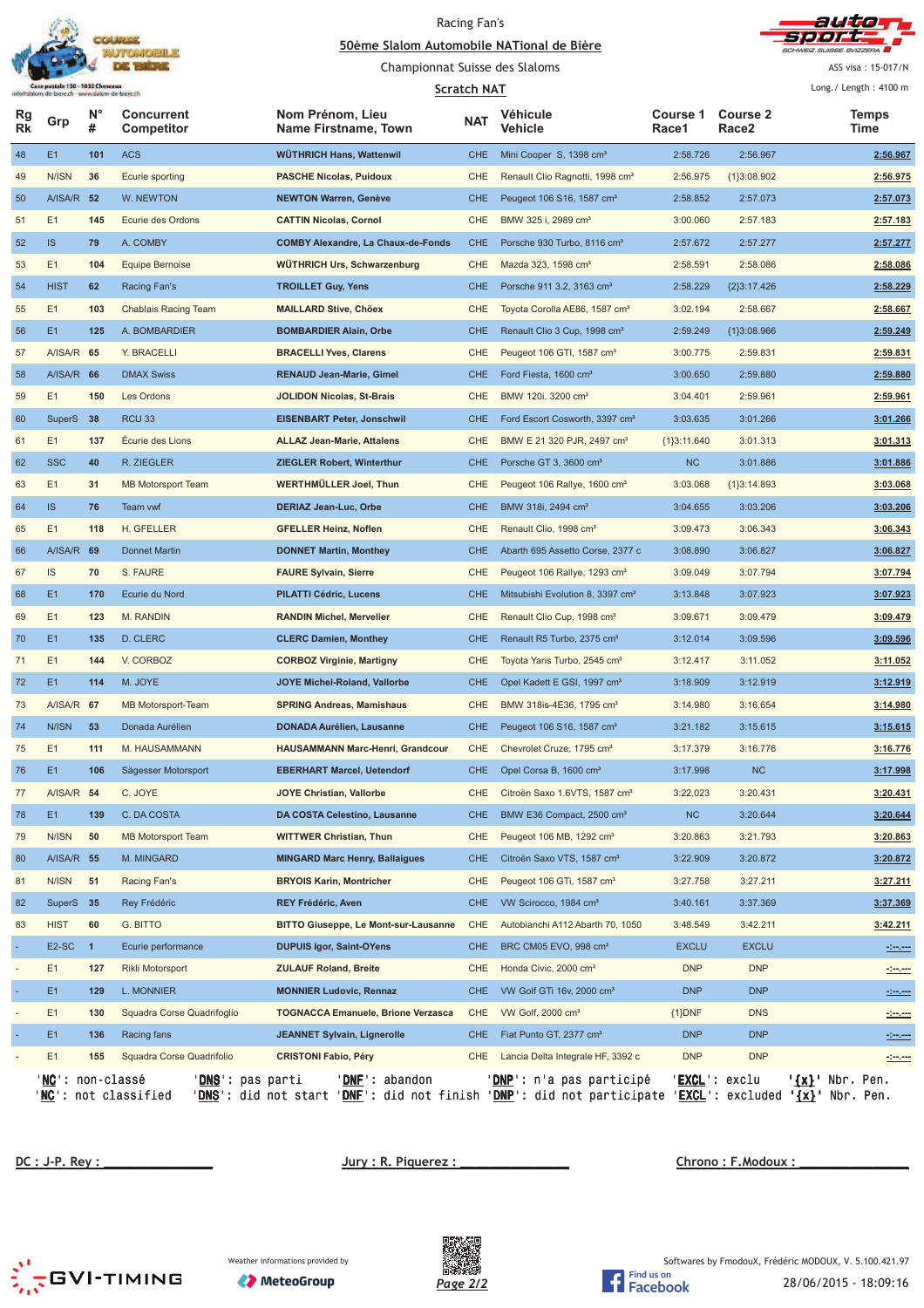|                                                                |          | COURSE                                                     |                                                                                                                                                                                                          | Racing Fan's             |                                                                                    |                      | auto                 |                          |  |  |
|----------------------------------------------------------------|----------|------------------------------------------------------------|----------------------------------------------------------------------------------------------------------------------------------------------------------------------------------------------------------|--------------------------|------------------------------------------------------------------------------------|----------------------|----------------------|--------------------------|--|--|
|                                                                |          |                                                            |                                                                                                                                                                                                          |                          | 50ème Slalom Automobile NATional de Bière                                          |                      |                      | SCHWEIZ SLIISSE SVIZZERA |  |  |
|                                                                |          | Case postale 150 - 1033 Cheseaux                           |                                                                                                                                                                                                          |                          | Championnat Suisse des Slaloms                                                     |                      |                      | ASS visa: 15-017/N       |  |  |
|                                                                |          | info@slalom-de-biere.ch - www.slalom-de-biere.ch           |                                                                                                                                                                                                          | Essais NAT               |                                                                                    |                      |                      | Long./ Length: 4100 m    |  |  |
| Rg<br>Rk                                                       | N°<br>#  | <b>Concurrent</b><br>Competitor                            | Nom Prénom, Lieu<br>Name Firstame, Town                                                                                                                                                                  | <b>NAT</b>               | Véhicule<br>Vehicle                                                                | Essai 1<br>Training1 | Essai 2<br>Training2 | <b>Temps</b><br>Time     |  |  |
| Catégorie / Category : SuperSérie 1601 -> 2000 cm <sup>3</sup> |          |                                                            |                                                                                                                                                                                                          |                          |                                                                                    |                      |                      |                          |  |  |
|                                                                | 35       | Rey Frédéric                                               | Frédéric REY, Aven                                                                                                                                                                                       | <b>CHE</b>               | VW Scirocco, 1984 cm <sup>3</sup>                                                  | 3:46.084             | 3:53.169             | 3:46.084                 |  |  |
|                                                                |          |                                                            | Catégorie / Category : SuperSérie + 3000 cm <sup>3</sup>                                                                                                                                                 |                          |                                                                                    |                      |                      |                          |  |  |
|                                                                | 38       | <b>RCU 33</b>                                              | Peter EISENBART, Jonschwil                                                                                                                                                                               | CHE.                     | Ford Escort Cosworth, 3397 cm <sup>3</sup>                                         | 3:11.099             | 3:04.704             | 3:04.704                 |  |  |
|                                                                |          |                                                            |                                                                                                                                                                                                          |                          |                                                                                    |                      |                      |                          |  |  |
|                                                                |          |                                                            | Catégorie / Category : SuperSérie Compétition                                                                                                                                                            | $+3000$ cm <sup>3</sup>  |                                                                                    |                      |                      |                          |  |  |
|                                                                | 40       | R. ZIEGLER                                                 | <b>Robert ZIEGLER, Winterthur</b>                                                                                                                                                                        |                          | CHE Porsche GT 3, 3600 cm <sup>3</sup>                                             | 3:11.153             | 3:03.549             | 3:03.549                 |  |  |
|                                                                |          |                                                            | Catégorie / Category : Grand Tourisme + 3500 cm <sup>3</sup>                                                                                                                                             |                          |                                                                                    |                      |                      |                          |  |  |
|                                                                | 45       | Swiss Historic Racing Team                                 | <b>Nicolas BUEHRER, Bienne</b>                                                                                                                                                                           | <b>CHE</b>               | Porsche 911 GT3 RS, 3600 cm <sup>3</sup>                                           | 2:50.097             | 2:46.317             | 2:46.317                 |  |  |
|                                                                |          |                                                            |                                                                                                                                                                                                          |                          |                                                                                    |                      |                      |                          |  |  |
|                                                                |          |                                                            | Catégorie / Category : N/ISN 0 -> 1600 cm <sup>3</sup>                                                                                                                                                   |                          |                                                                                    |                      |                      |                          |  |  |
|                                                                | 53       | Donada Aurélien                                            | Aurélien DONADA, Lausanne                                                                                                                                                                                | <b>CHE</b>               | Peugeot 106 S16, 1587 cm <sup>3</sup>                                              | 3:29.345             | 3:21.821             | 3:21.821                 |  |  |
|                                                                | 50       | <b>MB Motorsport Team</b>                                  | <b>Christian WITTWER, Thun</b>                                                                                                                                                                           | <b>CHE</b>               | Peugeot 106 MB, 1292 cm <sup>3</sup>                                               | 3:26.826             | 3:23.641             | 3:23.641                 |  |  |
| $\mathbf{3}$                                                   | 51       | Racing Fan's                                               | Karin BRYOIS, Montricher                                                                                                                                                                                 | <b>CHE</b>               | Peugeot 106 GTi, 1587 cm <sup>3</sup>                                              | 4:06.425             | 3:29.004             | 3:29.004                 |  |  |
|                                                                |          | Catégorie / Category :                                     | $N/ISM$ + 1600 cm <sup>3</sup>                                                                                                                                                                           |                          |                                                                                    |                      |                      |                          |  |  |
|                                                                |          |                                                            |                                                                                                                                                                                                          |                          |                                                                                    |                      |                      |                          |  |  |
| $\overline{2}$                                                 | 57<br>36 | <b>GT Motorsport</b>                                       | <b>Anthony PICARD, Sonvilier</b><br>Nicolas PASCHE, Puidoux                                                                                                                                              | <b>CHE</b><br><b>CHE</b> | Mitsubishi Evo 10, 3397 cm <sup>3</sup>                                            | 2:48.644<br>3:23.181 | 2:44.800<br>2:58.525 | 2:44.800                 |  |  |
|                                                                |          | Ecurie sporting                                            |                                                                                                                                                                                                          |                          | Renault Clio Ragnotti, 1998 cm <sup>3</sup>                                        |                      |                      | 2:58.525                 |  |  |
|                                                                |          |                                                            | Catégorie / Category : Historic + 1000 cm <sup>3</sup>                                                                                                                                                   |                          |                                                                                    |                      |                      |                          |  |  |
|                                                                | 61       | <b>Ecurie Performance</b>                                  | JR CRETEGNY, Romanel sur Morges                                                                                                                                                                          | <b>CHE</b>               | Ford Sierra Cosworth, 3400 cm <sup>3</sup>                                         | 3:08.162             | 2:54.078             | 2:54.078                 |  |  |
| 2                                                              | 62       | Racing Fan's                                               | <b>Guy TROILLET, Yens</b>                                                                                                                                                                                | <b>CHE</b>               | Porsche 911 3.2, 3163 cm <sup>3</sup>                                              | 3:01.048             | 2:59.267             | 2:59.267                 |  |  |
| 3                                                              | 60       | G. BITTO                                                   | Giuseppe BITTO, Le Mont-sur-Lausanne                                                                                                                                                                     |                          | CHE Autobianchi A112 Abarth 70, 1050                                               | 3:51.877             | 3:47.949             | 3:47.949                 |  |  |
|                                                                |          |                                                            |                                                                                                                                                                                                          |                          |                                                                                    |                      |                      |                          |  |  |
|                                                                |          |                                                            | Catégorie / Category : A/ISA/R2/R3 0 -> 1800 cm <sup>3</sup>                                                                                                                                             |                          |                                                                                    |                      |                      |                          |  |  |
|                                                                | 66       | <b>DMAX Swiss</b>                                          | Jean-Marie RENAUD, Gimel                                                                                                                                                                                 | <b>CHE</b>               | Ford Fiesta, 1600 cm <sup>3</sup>                                                  | 3:03.490             | 2:59.446             | 2:59.446                 |  |  |
| $\overline{\mathbf{c}}$                                        | 52       | W. NEWTON                                                  | Warren NEWTON, Genève                                                                                                                                                                                    | CHE                      | Peugeot 106 S16, 1587 cm <sup>3</sup>                                              | 3:38.121             | 3:00.862             | 3:00.862                 |  |  |
| $\mathbf{3}$                                                   | 65       | Y. BRACELLI                                                | <b>Yves BRACELLI, Clarens</b>                                                                                                                                                                            | <b>CHE</b>               | Peugeot 106 GTI, 1587 cm <sup>3</sup><br>Citroën Saxo 1.6VTS, 1587 cm <sup>3</sup> | 3:05.377             | 3:00.895<br>3:19.357 | 3:00.895                 |  |  |
| 4<br>$\overline{5}$                                            | 54<br>67 | C. JOYE<br>MB Motorsport-Team                              | Christian JOYE, Vallorbe<br><b>Andreas SPRING, Mamishaus</b>                                                                                                                                             | <b>CHE</b><br><b>CHE</b> | BMW 318is-4E36, 1795 cm <sup>3</sup>                                               | 3:31.378<br>3:26.634 | 3:19.533             | 3:19.357<br>3:19.533     |  |  |
| 6                                                              | 55       | M. MINGARD                                                 | <b>Marc Henry MINGARD, Ballaigues</b>                                                                                                                                                                    | <b>CHE</b>               | Citroën Saxo VTS, 1587 cm <sup>3</sup>                                             | 3:28.228             | 3:20.868             | 3:20.868                 |  |  |
|                                                                |          |                                                            |                                                                                                                                                                                                          |                          |                                                                                    |                      |                      |                          |  |  |
|                                                                |          |                                                            | Catégorie / Category : A/ISA/R2/R3 + 1800 cm <sup>3</sup>                                                                                                                                                |                          |                                                                                    |                      |                      |                          |  |  |
|                                                                | 69       | <b>Donnet Martin</b>                                       | <b>Martin DONNET, Monthey</b>                                                                                                                                                                            | <b>CHE</b>               | Abarth 695 Assetto Corse, 2377 c                                                   | 3:17.117             | 3:06.919             | 3:06.919                 |  |  |
|                                                                |          |                                                            |                                                                                                                                                                                                          |                          |                                                                                    |                      |                      |                          |  |  |
|                                                                |          |                                                            | Catégorie / Category : InterSwiss 0 -> 2000 cm <sup>3</sup>                                                                                                                                              |                          |                                                                                    |                      |                      |                          |  |  |
|                                                                | 71       | Ecurie des Ordons                                          | <b>Sylvain CHARIATTE, Mormont</b>                                                                                                                                                                        | <b>CHE</b>               | VW Golf 16v, 1595 cm <sup>3</sup>                                                  | 2:51.053             | 2:46.432             | 2:46.432                 |  |  |
| 2                                                              | 72       | RCU - Rennclub Untertoggenburg                             | Sven SATTLER, Mettmenstetten                                                                                                                                                                             | <b>CHE</b>               | Renault Clio Sport 2.0, 1998 cm <sup>3</sup>                                       | 2:57.795             | 2:54.077             | 2:54.077                 |  |  |
| $\mathbf{3}$                                                   | 70       | S. FAURE                                                   | <b>Sylvain FAURE, Sierre</b>                                                                                                                                                                             | <b>CHE</b>               | Peugeot 106 Rallye, 1293 cm <sup>3</sup>                                           | 3:16.151             | 3:13.645             | 3:13.645                 |  |  |
|                                                                |          | ' <b>NC</b> ': non-classé<br>' <b>NC</b> ': not classified | 'DNF': abandon<br>' <u>DNS</u> ': pas parti<br>' <mark>DNS</mark> ': did not start ' <u>DNF</u> ': did not finish ' <u>DNP</u> ': did not participate ' <u>EXCL</u> ': excluded ' <u>{x}</u> ' Nbr. Pen. |                          | ' <u>DNP</u> ': n'a pas participé                                                  |                      | 'EXCL': exclu        | ' <u>{x}</u> ' Nbr. Pen. |  |  |
|                                                                |          |                                                            |                                                                                                                                                                                                          |                          |                                                                                    |                      |                      |                          |  |  |



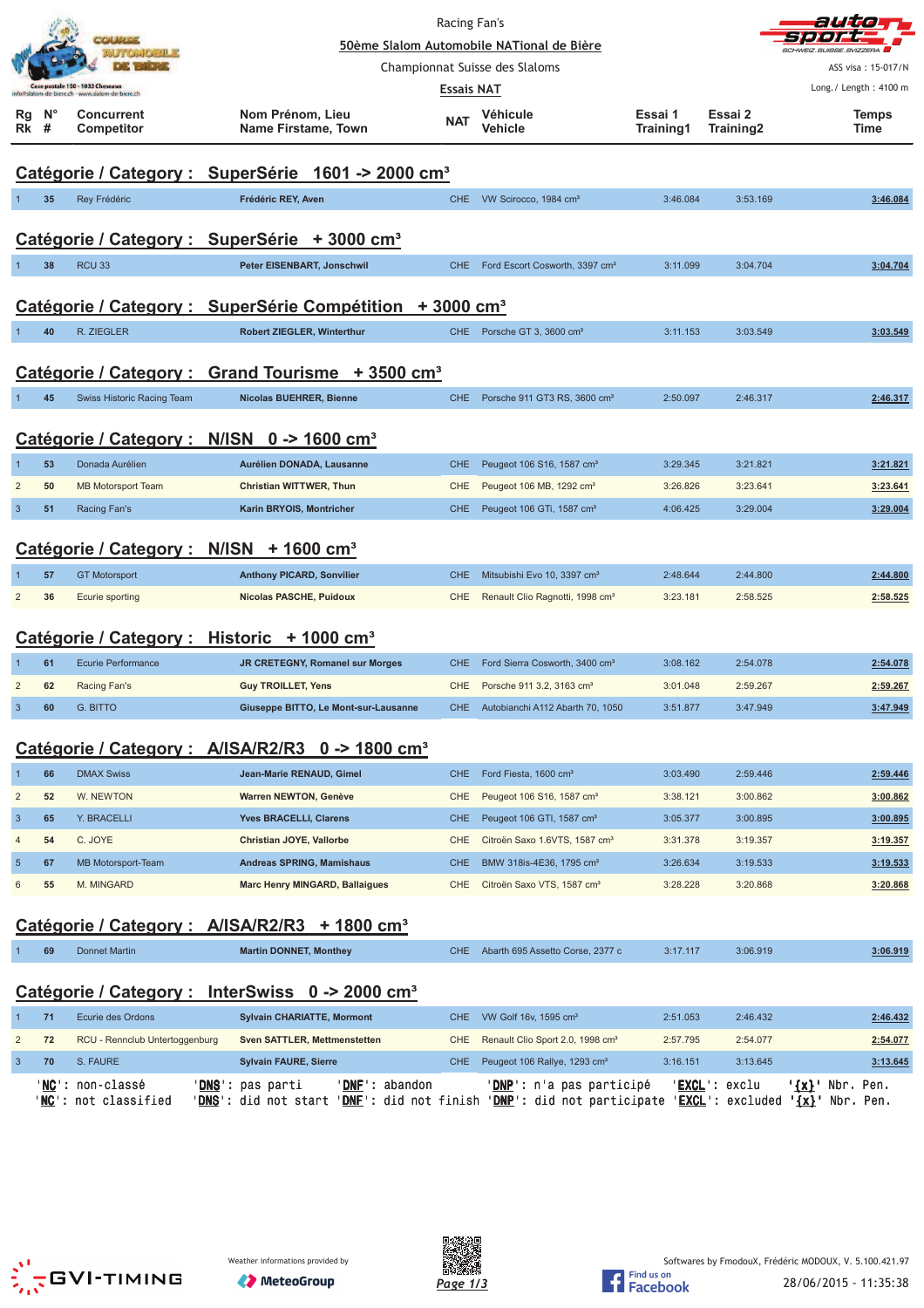|                                                                                      |             | <b>COURSE</b>                   |                                         | Racing Fan's<br>50ème Slalom Automobile NATional de Bière |                            |                      |                      |                       |
|--------------------------------------------------------------------------------------|-------------|---------------------------------|-----------------------------------------|-----------------------------------------------------------|----------------------------|----------------------|----------------------|-----------------------|
|                                                                                      |             |                                 |                                         | Championnat Suisse des Slaloms<br><b>Essais NAT</b>       |                            |                      |                      | ASS visa: 15-017/N    |
| Case postale 150 - 1033 Cheseaux<br>info@slalom-de-biere.ch - www.slalom-de-biere.ch |             |                                 |                                         |                                                           |                            |                      |                      | Long./ Length: 4100 m |
| Rg<br>$Rk$ #                                                                         | $N^{\circ}$ | Concurrent<br><b>Competitor</b> | Nom Prénom, Lieu<br>Name Firstame, Town | <b>NAT</b>                                                | Véhicule<br><b>Vehicle</b> | Essai 1<br>Training1 | Essai 2<br>Training2 | <b>Temps</b><br>Time  |
|                                                                                      |             |                                 |                                         |                                                           |                            |                      |                      |                       |

### **Catégorie / Category : InterSwiss 2001 -> 3000 cm³**

| 77 | M. ZBINDEN  | Michael ZBINDEN, Wattenwil  | CHE Opel Kadett C, 2498 cm <sup>3</sup> | 2:53.593 | 2:49.399 | 2:49.399 |
|----|-------------|-----------------------------|-----------------------------------------|----------|----------|----------|
| 75 | C. MARTINIS | Christophe MARTINIS, Sergey | CHE Opel Ascona B, 2434 cm <sup>3</sup> | 3:00.978 | 2:50.301 | 2:50.301 |
| 76 | Team vwf    | Jean-Luc DERIAZ, Orbe       | CHE BMW 318i, 2494 cm <sup>3</sup>      | 3:13.306 | 3:04.661 | 3:04.661 |

#### **Catégorie / Category : InterSwiss + 3000 cm³**

|      | Alain Pfefferlé | Alain PFEFFERLE, Anzère            | CHE Porsche 935, 4990 $cm3$                 | 2:53.910 | 2:48.608 | 2:48.608          |
|------|-----------------|------------------------------------|---------------------------------------------|----------|----------|-------------------|
| 2 79 | A. COMBY        | Alexandre COMBY, La Chaux-de-Fonds | CHE Porsche 930 Turbo, 8116 cm <sup>3</sup> | 3:12.753 | 2:59.397 | 2:59.397<br>_____ |

### **Catégorie / Category : E1 0 -> 1600 cm³**

|                 | 110 | Mb motorsport team     | Martin BÜRKI, Uetendorf           | CHE.       | MB polo MB, 1600 cm <sup>3</sup>          | 2:41.809 | 2:40.005 | 2:40.005 |
|-----------------|-----|------------------------|-----------------------------------|------------|-------------------------------------------|----------|----------|----------|
| $\overline{2}$  | 30  | Autersa Racing Team    | Manuel WENGER, Höfen              | <b>CHE</b> | Peugeot 106 MLP, 1597 cm <sup>3</sup>     | 2:55.425 | 2:52.547 | 2:52.547 |
| $\mathbf{3}$    | 105 | Racing Fan's           | David ROCHAT, Lussery-Villars     | CHE.       | Citroen Saxo, 1600 cm <sup>3</sup>        | 2:54.984 | 2:53.352 | 2:53.352 |
| $\overline{4}$  | 100 | MB Motorsport Team     | Beat ROHR, Oberhofen am Thunersee | CHE        | Audi 50 MLP. 1396 cm <sup>3</sup>         | 3:01.510 | 2:54.222 | 2:54.222 |
| $5\overline{5}$ | 102 | P. BÉGUIN              | Philippe BÉGUIN, Prilly           | CHE.       | Peugeot 205, 1587 cm <sup>3</sup>         | 2:59.005 | 2:55.388 | 2:55.388 |
| 6               | 101 | <b>ACS</b>             | Hans WÜTHRICH, Wattenwil          | CHE        | Mini Cooper S, 1398 cm <sup>3</sup>       | 3:01.452 | 2:56.701 | 2:56.701 |
|                 | 104 | <b>Equipe Bernoise</b> | Urs WÜTHRICH, Schwarzenburg       | <b>CHE</b> | Mazda 323, 1598 cm <sup>3</sup>           | 3:07.465 | 3:02.567 | 3:02.567 |
| 8               | 31  | MB Motorsport Team     | Joel WERTHMÜLLER, Thun            | CHE        | Peugeot 106 Rallye, 1600 cm <sup>3</sup>  | 3:10.237 | 3:03.481 | 3:03.481 |
| 9               | 103 | Chablais Racing Team   | <b>Stive MAILLARD, Chöex</b>      | <b>CHE</b> | Toyota Corolla AE86, 1587 cm <sup>3</sup> | 3:04.567 | 3:15.452 | 3:04.567 |
| 10              | 106 | Sägesser Motorsport    | <b>Marcel EBERHART, Uetendorf</b> | CHE        | Opel Corsa B, 1600 cm <sup>3</sup>        | 3:22.325 | 3:17.845 | 3:17.845 |

# **Catégorie / Category : E1 1601 -> 2000 cm³**

| $\overline{1}$ | 113    | EB                                           | Danny KRIEG, Altendorf                                                                              | <b>CHE</b> | Audi A4 STW, 1997 cm <sup>3</sup>                               | 2:41.669 | <b>DNF</b>                |                       |           | 2:41.669 |
|----------------|--------|----------------------------------------------|-----------------------------------------------------------------------------------------------------|------------|-----------------------------------------------------------------|----------|---------------------------|-----------------------|-----------|----------|
| $\overline{2}$ | 112    | Autersaracingteam                            | <b>Daniel WITTWER, Forst</b>                                                                        | <b>CHE</b> | VW Golf 1 DWT, 1986 cm <sup>3</sup>                             | 2:47.992 | 2:41.986                  |                       |           | 2:41.986 |
| $\overline{3}$ | 128    | <b>RCU</b>                                   | Peter NIEDERER, Güttingen                                                                           | <b>CHE</b> | Opel Kadett C, 2000 cm <sup>3</sup>                             | 2:43.899 | 2:47.024                  |                       |           | 2:43.899 |
| $\overline{4}$ | 126    | <b>RCU</b>                                   | Manuel SANTONASTASO, Müllheim                                                                       | CHE        | BMW 320, 1999 cm <sup>3</sup>                                   | 2:48.250 | 2:46.500                  |                       |           | 2:46.500 |
| 5              | 117    | <b>ACS</b>                                   | <b>Patrick FLAMMER, Glarus</b>                                                                      | <b>CHE</b> | Suzuki Swift, 1998 cm <sup>3</sup>                              | 2:46.706 | 2:46.629                  |                       |           | 2:46.629 |
| 6              | 132    | Squadra Corse Quadrifoglio                   | Christian DARANI, Lavorgo                                                                           | <b>CHE</b> | Fiat X 1/9, 2000 cm <sup>3</sup>                                | 2:47.335 | 2:51.152                  |                       |           | 2:47.335 |
| $\overline{7}$ | 34     | <b>ALL-IN Racing</b>                         | Patrice LOPEZ, Valeyres/Montagny                                                                    | CHE.       | VW Golf 16V, 1995 cm <sup>3</sup>                               | 2:51.369 | 2:47.998                  |                       |           | 2:47.998 |
| $\bf 8$        | 115    | <b>Thierry Barraud</b>                       | <b>Thierry BARRAUD, Rochefort</b>                                                                   | <b>CHE</b> | Renault Clio, 1998 cm <sup>3</sup>                              | 2:49.338 | 2:49.012                  |                       |           | 2:49.012 |
| 9              | 121    | N. ROBERTO                                   | Nicola ROBERTO, Lussery-villars                                                                     | <b>CHE</b> | Peugeot 205, 1998 cm <sup>3</sup>                               | 2:51.167 | 2:49.371                  |                       |           | 2:49.371 |
| 10             | 130    | Squadra Corse Quadrifoglio                   | Emanuele TOGNACCA, Brione Verzasca                                                                  | <b>CHE</b> | VW Golf, 2000 cm <sup>3</sup>                                   | 2:50.585 | 2:51.078                  |                       |           | 2:50.585 |
| 11             | 124    | S. JAQUEMET                                  | Stéphane JAQUEMET, St-Cierges                                                                       | CHE.       | Renault Clio RS, 1998 cm <sup>3</sup>                           | 2:53.288 | 2:50.838                  |                       |           | 2:50.838 |
| 12             | 119    | Gruyère Racing Team                          | Frédéric GRAND, Riaz                                                                                | <b>CHE</b> | Honda Civic, 1998 cm <sup>3</sup>                               | 2:53.289 | 2:52.219                  |                       |           | 2:52.219 |
| 13             | 131    | <b>Tchagaunova Philippe</b>                  | <b>Philippe TCHAGAUNOVA, Echichens</b>                                                              | CHE.       | Honda Integra, 2000 cm <sup>3</sup>                             | 2:57.102 | 2:52.351                  |                       |           | 2:52.351 |
| 14             | 129    | L. MONNIER                                   | <b>Ludovic MONNIER, Rennaz</b>                                                                      | CHE.       | VW Golf GTi 16v, 2000 cm <sup>3</sup>                           | 2:53.190 | <b>DNS</b>                |                       |           | 2:53.190 |
| 15             | 37     | <b>L. MARTINET</b>                           | <b>Lucien MARTINET, L'Isle</b>                                                                      | CHE.       | VW Golf Gti, 1998 cm <sup>3</sup>                               | 2:55.295 | 3:02.336                  |                       |           | 2:55.295 |
| 16             | 122    | S. PITTET                                    | <b>Stéphane PITTET, Bottens</b>                                                                     | CHE        | Renault Clio III cup, 1998 cm <sup>3</sup>                      | 3:02.804 | 2:58.278                  |                       |           | 2:58.278 |
| 17             | 125    | A. BOMBARDIER                                | Alain BOMBARDIER, Orbe                                                                              | <b>CHE</b> | Renault Clio 3 Cup, 1998 cm <sup>3</sup>                        | 3:02.612 | 3:00.097                  |                       |           | 3:00.097 |
| 18             | 116    | Racing Fan's                                 | Aurélien ERNST, La Sarraz                                                                           | <b>CHE</b> | Renault Clio, 1998 cm <sup>3</sup>                              | 3:03.158 | 3:00.730                  |                       |           | 3:00.730 |
| 19             | 123    | M. RANDIN                                    | <b>Michel RANDIN, Mervelier</b>                                                                     | <b>CHE</b> | Renault Clio Cup, 1998 cm <sup>3</sup>                          | 3:07.899 | 3:06.455                  |                       |           | 3:06.455 |
| 20             | 118    | H. GFELLER                                   | Heinz GFELLER, Noflen                                                                               | <b>CHE</b> | Renault Clio, 1998 cm <sup>3</sup>                              | 3:11.913 | 3:09.874                  |                       |           | 3:09.874 |
| 21             | 114    | M. JOYE                                      | Michel-Roland JOYE, Vallorbe                                                                        | <b>CHE</b> | Opel Kadett E GSI, 1997 cm <sup>3</sup>                         | 3:16.942 | 3:20.202                  |                       |           | 3:16.942 |
| 22             | 111    | M. HAUSAMMANN                                | Marc-Henri HAUSAMMANN, Grandcour                                                                    | CHE        | Chevrolet Cruze, 1795 cm <sup>3</sup>                           | 3:23.589 | 3:18.660                  |                       |           | 3:18.660 |
| 23             | 127    | Rikli Motorsport                             | <b>Roland ZULAUF, Breite</b>                                                                        | CHE.       | Honda Civic, 2000 cm <sup>3</sup>                               | 3:29.039 | <b>DNF</b>                |                       |           | 3:29.039 |
|                | 'NC' : | non-classé<br>'DNS' :<br>NC': not classified | pas parti<br>' DNF<br>٠.<br>abandon<br><b>DNS</b> : did not start<br>' <b>DNF</b> ': did not finish |            | ' <b>DNP</b> ': n'a pas participé<br>'DNP': did not participate | 'EXCL':  | exclu<br>'EXCL': excluded | '{x}' Nbr.<br>$\{x\}$ | Nbr. Pen. | Pen.     |





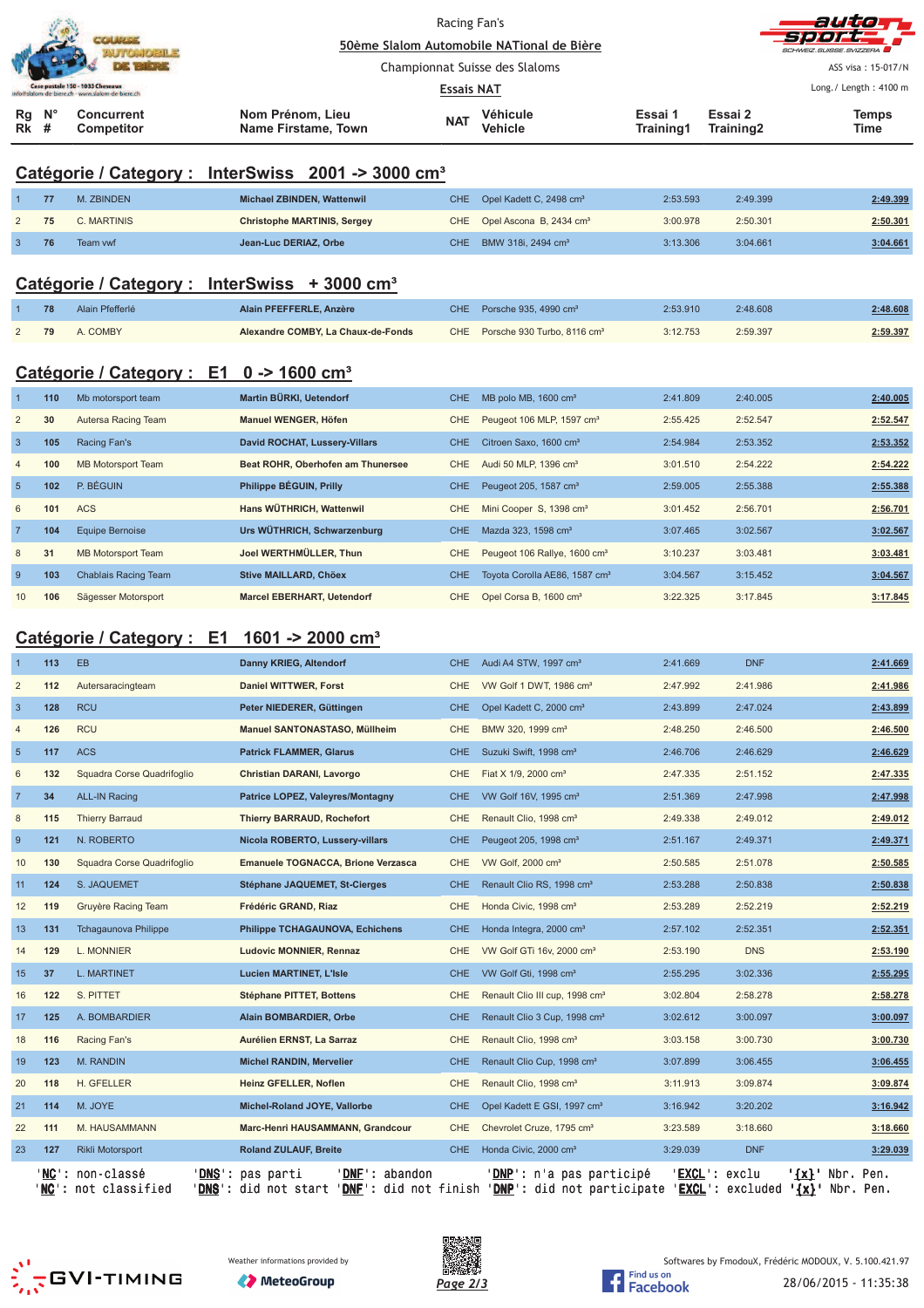|                                 | COURSE<br>Case postale 150 - 1033 Cheseaux |                                 |                                                          | Racing Fan's<br>50ème Slalom Automobile NATional de Bière<br>Championnat Suisse des Slaloms<br><b>Essais NAT</b> |                                        |                      | auto<br>500 C<br>SCHWEIZ SUISSE SVIZZERA<br>ASS visa: 15-017/N<br>Long./ Length: 4100 m |                      |  |  |
|---------------------------------|--------------------------------------------|---------------------------------|----------------------------------------------------------|------------------------------------------------------------------------------------------------------------------|----------------------------------------|----------------------|-----------------------------------------------------------------------------------------|----------------------|--|--|
| $Rg$ $N^{\circ}$<br><b>Rk</b> # |                                            | <b>Concurrent</b><br>Competitor | Nom Prénom, Lieu<br>Name Firstame, Town                  | <b>NAT</b>                                                                                                       | Véhicule<br><b>Vehicle</b>             | Essai 1<br>Training1 | Essai 2<br>Training2                                                                    | <b>Temps</b><br>Time |  |  |
|                                 |                                            |                                 | Catégorie / Category : $E1$ 2001 -> 2500 cm <sup>3</sup> |                                                                                                                  |                                        |                      |                                                                                         |                      |  |  |
|                                 | 138                                        | <b>Ecuipe Bernoise</b>          | Martin BETSCHEN, Wängi                                   | CHE.                                                                                                             | Opel Kadett C, 2499 cm <sup>3</sup>    | 2:48.444             | 3:00.379                                                                                | 2:48.444             |  |  |
| $\overline{2}$                  | 137                                        | Écurie des Lions                | Jean-Marie ALLAZ, Attalens                               | CHE.                                                                                                             | BMW E 21 320 PJR, 2497 cm <sup>3</sup> | 3:12.599             | 3:01.609                                                                                | 3:01.609             |  |  |
| $\mathbf{3}$                    | 140                                        | Squadra Corse Quadrifoglio      | <b>Mattia STACCHI, Claro</b>                             | CHE.                                                                                                             | BMW M3, 2500 cm <sup>3</sup>           | 3:04.922             | <b>DNF</b>                                                                              | 3:04.922             |  |  |
| $\overline{4}$                  | 135                                        | D. CLERC                        | Damien CLERC, Monthey                                    | <b>CHE</b>                                                                                                       | Renault R5 Turbo, 2375 cm <sup>3</sup> | 3:11.060             | 3:12.511                                                                                | 3:11.060             |  |  |

5 **139** C. DA COSTA **Celestino DA COSTA, Lausanne** CHE BMW E36 Compact, 2500 cm³ 3:28.193 3:25.256 **3:25.256** 136 Racing fans **Sylvain JEANNET, Lignerolle** CHE Fiat Punto GT, 2377 cm<sup>3</sup> DNF DNS **-:-----**

| Catégorie / Category : E1 2501 -> 3500 cm <sup>3</sup> |  |  |
|--------------------------------------------------------|--|--|
|                                                        |  |  |

|                 | 146 | Autersa Racing Team       | Martin II BÜRKI, Heimenschwand     | <b>CHE</b> | BMW M3 E33, 3000 cm <sup>3</sup>         | 2:47.672   | 2:44.429   | 2:44.429 |
|-----------------|-----|---------------------------|------------------------------------|------------|------------------------------------------|------------|------------|----------|
| $\overline{2}$  | 149 | <b>MB</b> Motorsport      | Juerg BEINER, Landquart            | CHE.       | BMW M3 Schirmer, 3200 cm <sup>3</sup>    | 2:46.363   | 2:44.476   | 2:44.476 |
| $\overline{3}$  | 152 | Ecurie Performance        | Julien PRÉVEL, Vufflens            | <b>CHE</b> | Opel Astra T16, 3397 cm <sup>3</sup>     | 2:58.341   | 2:53.166   | 2:53.166 |
| $\overline{4}$  | 148 | Ecurie des Ordons         | Sébastien MATTIONI, Courrendlin    | CHE.       | Mazda 323 turbo, 3128 cm <sup>3</sup>    | 2:55.941   | 2:53.573   | 2:53.573 |
| $5^{\circ}$     | 151 | Team trajectoire          | <b>Ricardo FERNANDES, Bussigny</b> | CHE.       | BMW M3, 3201 cm <sup>3</sup>             | 3:04.516   | 2:53.935   | 2:53.935 |
| 6               | 153 | C. MILLIQUET              | <b>Cedric MILLIQUET, Pully</b>     | CHE.       | Mitsubishi EVOV+TM, 3400 cm <sup>3</sup> | 3:07.908   | 2:55.151   | 2:55.151 |
| $\overline{7}$  | 145 | Ecurie des Ordons         | <b>Nicolas CATTIN, Cornol</b>      | CHE.       | BMW 325 i. 2989 cm <sup>3</sup>          | 3:05.827   | 2:59.697   | 2:59.697 |
| 8               | 155 | Squadra Corse Quadrifolio | <b>Fabio CRISTONI, Péry</b>        | <b>CHE</b> | Lancia Delta Integrale HF, 3392 c        | 3:01.432   | <b>DNS</b> | 3:01.432 |
| 9               | 150 | Les Ordons                | Nicolas JOLIDON, St-Brais          | CHE.       | BMW 120i, 3200 cm <sup>3</sup>           | 3:13.302   | 3:09.162   | 3:09.162 |
| 10 <sup>1</sup> | 144 | V. CORBOZ                 | Virginie CORBOZ, Martigny          | CHE        | Toyota Yaris Turbo, 2545 cm <sup>3</sup> | 3:18.251   | 3:14.931   | 3:14.931 |
|                 | 147 | Racing team nyonnais      | <b>Pascal CHEVALAZ, Aubonne</b>    | <b>CHE</b> | Seat Leon Super Coupe MK1, 302           | <b>DNP</b> | <b>DNP</b> | $-1 - 1$ |

# **Catégorie / Category : E1 3501 -> 4000 cm³**

| 161 | Ecurie Biennoise | <b>Sandro MORROS, Sutz</b>    | CHE Porsche GT3 Cup, 3600 cm <sup>3</sup> | 2:46.071 | 2:42.682 | 2:42.682 |
|-----|------------------|-------------------------------|-------------------------------------------|----------|----------|----------|
| 163 | ACS              | Aristide REBORD, Les Valettes | CHE BMW M3 GT4, 3999 cm <sup>3</sup>      | 2:43.177 | 2:43.273 | 2:43.177 |
| 162 | ACS              | Michel LOVIS, Orbe            | CHE Subaru Impreza, 3604 cm <sup>3</sup>  | 3:05.249 | 2:57.800 | 2:57.800 |

# **Catégorie / Category : E1 + 4000 cm³**

| 171 | 1266           | Raphaël FAVARO, Villars le Terroir | CHE Chevrolet Corvette, 10476 cm <sup>3</sup>    | 3:05.324 | 2:52.511 | 2:52.511 |
|-----|----------------|------------------------------------|--------------------------------------------------|----------|----------|----------|
| 170 | Ecurie du Nord | Cédric PILATTI, Lucens             | CHE Mitsubishi Evolution 8, 4080 cm <sup>3</sup> | 3:14.145 | 3:10.394 | 3:10.394 |

# **Catégorie / Category : E2 SportCars 0 -> 1000 cm³**

|  | Ecurie performance  | Igor DUPUIS, Saint-OYens      | CHE BRC CM05 EVO, 998 cm <sup>3</sup>   | 2:55.829 | 2:48.950 | <u>2:48.950</u> |
|--|---------------------|-------------------------------|-----------------------------------------|----------|----------|-----------------|
|  | Gruyere racing team | Yannick VON SIEBENTHAL, Aigle | CHE Jema Evo B10JA, 998 cm <sup>3</sup> | 2:50.977 | 2:49.755 | 2:49.755        |

# **Catégorie / Category : E2 SingleSeater 0 -> 1200 cm³**

|  | Zimmermann marc | Marc ZIMMERMANN, Romainmôtier     | CHE BMW FB-02, 1200 cm <sup>3</sup> | 2:43.664 | 2:42.462 | 2:42.462 |
|--|-----------------|-----------------------------------|-------------------------------------|----------|----------|----------|
|  | Acs             | <b>Christian ROBERT, Cheseaux</b> | CHE Arcobaleno Formule Europe, 998  | 2:52.832 | 2:49.752 | 2:49.752 |

# **Catégorie / Category : E2 SingleSeater + 1201 cm³**

|                  | - 6 | Racing Club Airbag                               | Philip EGLI, Zürich                               |                                         | CHE  | Dallara F394 Opel Spiess, 1998 c                                | 2:29.543               | 2:25.191                  |                      |                        | 2:25.191 |
|------------------|-----|--------------------------------------------------|---------------------------------------------------|-----------------------------------------|------|-----------------------------------------------------------------|------------------------|---------------------------|----------------------|------------------------|----------|
| $2^9$            |     | <b>Volluz Motorsport</b>                         | Joel VOLLUZ, Le Chable                            |                                         | CHE. | Osella Fa 30, 3000 cm <sup>3</sup>                              | 2:29.492               | 2:25.418                  |                      |                        | 2:25.418 |
| $3 \overline{7}$ |     | Ecurie des Ordons                                | Jean-Marc SALOMON, Courtedoux                     |                                         | CHE. | Tatuus Master Bossy Racing, 1998                                | 2:26.992               | 2:26.599                  |                      |                        | 2:26.599 |
| $4 \quad 8$      |     | Ecurie des Ordons                                | Jean-François CHARIATTE, Porrentruy               |                                         | CHE. | Tatuus F Renault, 2000 cm <sup>3</sup>                          | 2:32.433               | 2:33.042                  |                      |                        | 2:32.433 |
|                  |     | ' <b>NC':</b> non-classé<br>'NC': not classified | ' <b>DNS</b> ': pas parti<br>'DNS': did not start | 'DNF': abandon<br>'DNF': did not finish |      | 'DNP': n'a pas participé<br>' <b>DNP</b> ': did not participate | ' <b>EXCL</b> ': exclu | ' <b>EXCL</b> ': excluded | '{x}'<br>$'$ {x} $'$ | Nbr. Pen.<br>Nbr. Pen. |          |